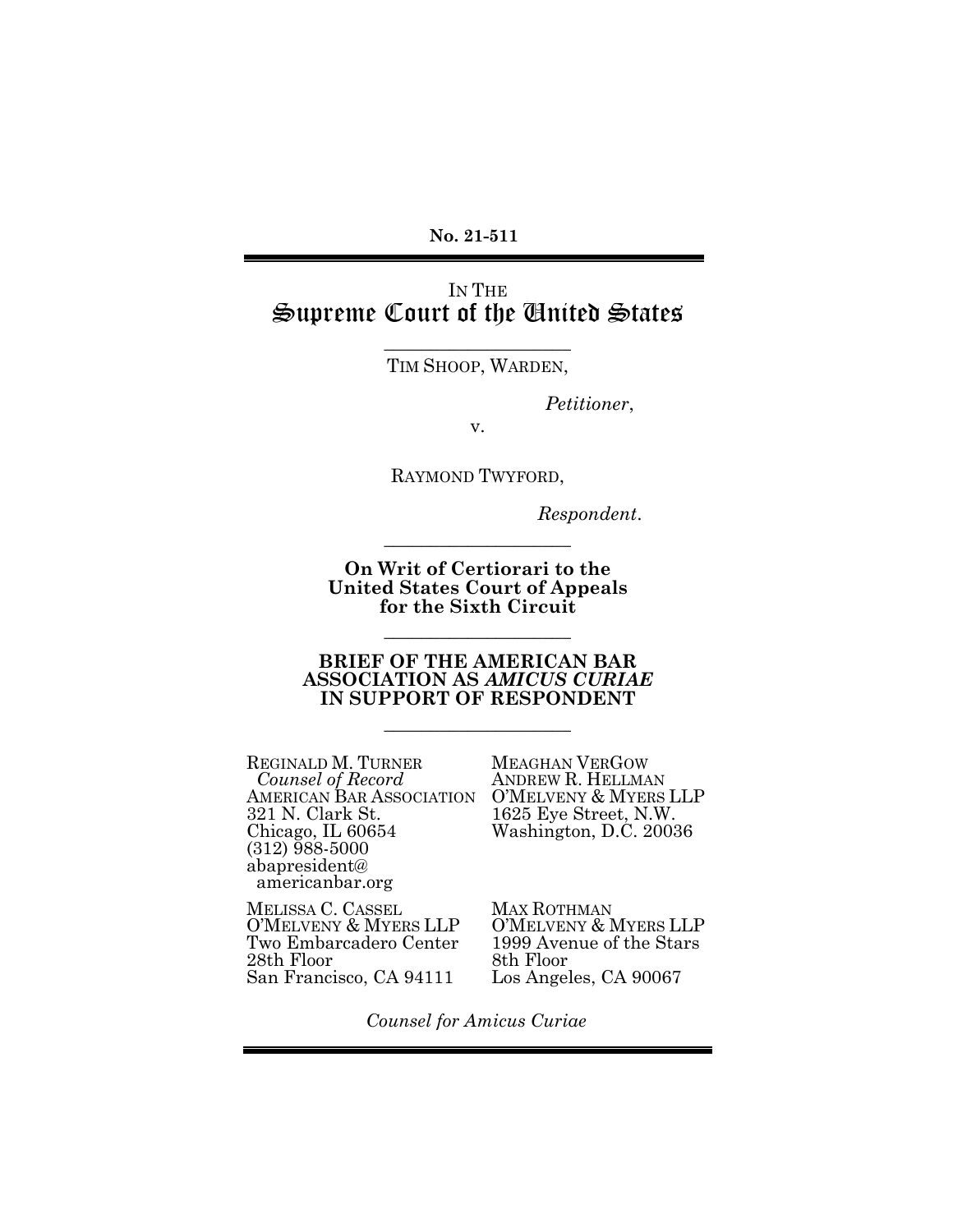# **TABLE OF CONTENTS**

| ARGUMENT |            |                                                                                                                                              |
|----------|------------|----------------------------------------------------------------------------------------------------------------------------------------------|
| Ι.       |            | THE COURT SHOULD NOT<br>ADOPT A RULE THAT WOULD<br><b>CURTAIL COUNSEL'S ABILITY</b><br>TO FULFILL THEIR DUTY TO<br>INVESTIGATE<br>. 7        |
| П.       | CONDUCT AN | HABEAS COUNSEL MUST<br>INVESTIGATION <i>BEFORE</i><br>DETERMINING WHICH<br>CLAIMS TO RAISE, AND HOW  11                                      |
|          | А.         | A claim's prospects cannot<br>be determined before<br>counsel conducts a proper                                                              |
|          | 1.         | <i>Investigation aided</i><br>by specialized<br>services can allow<br>counsel to identify<br>and develop the<br>merits of a litigant's       |
|          | 2.         | <i>Investigation can</i><br>also reveal the basis<br>to overcome<br>threshold obstacles<br>to presenting merits<br><i>claims for federal</i> |

*[habeas relief.](#page-26-0)*................. 20

i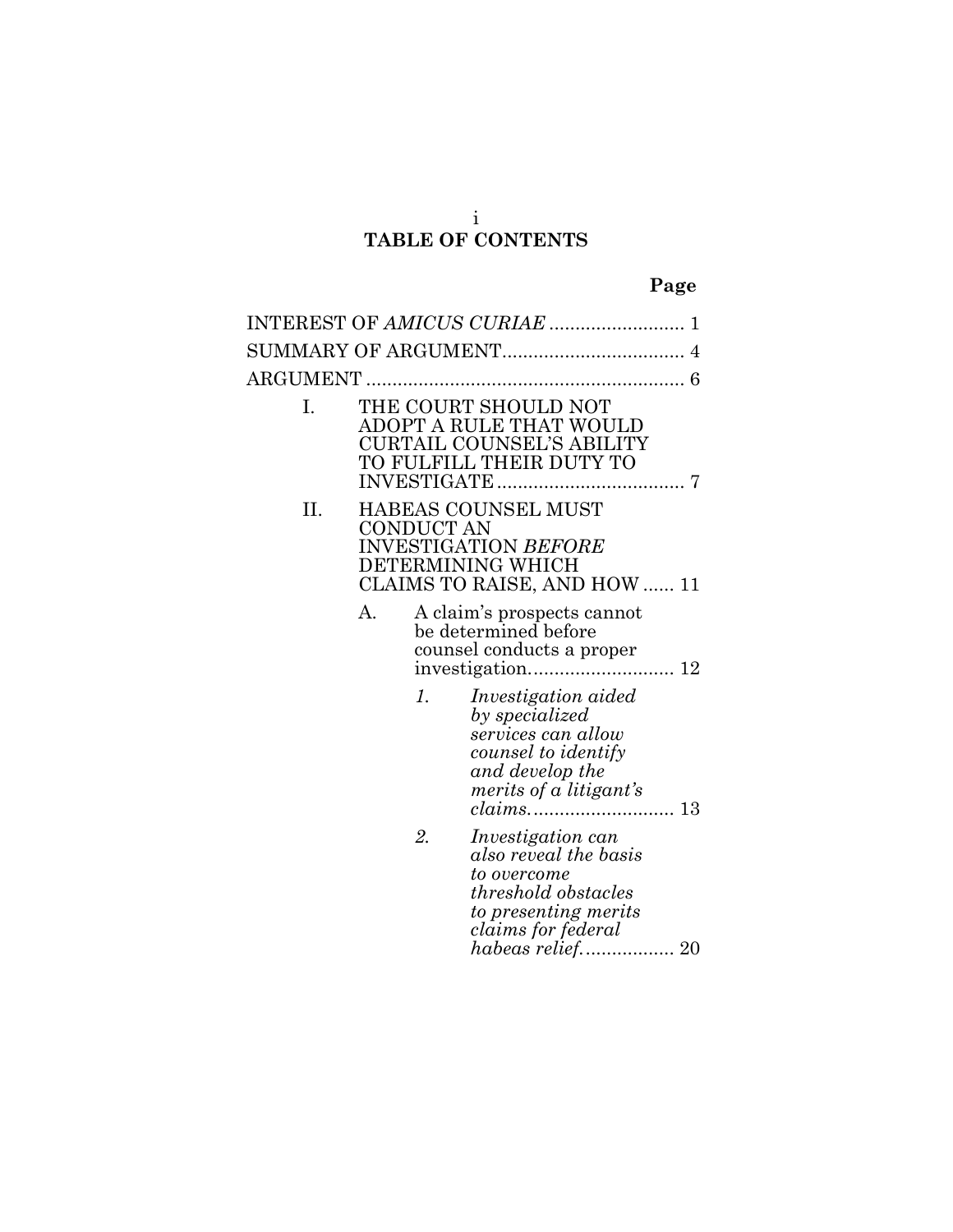### ii **TABLE OF CONTENTS** (continued)

|--|

| B. | Giving counsel access to |  |
|----|--------------------------|--|
|    | reasonably necessary     |  |
|    | services aids courts'    |  |
|    | exercise of habeas       |  |
|    | jurisdiction over fully  |  |
|    | developed claims.  24    |  |
|    |                          |  |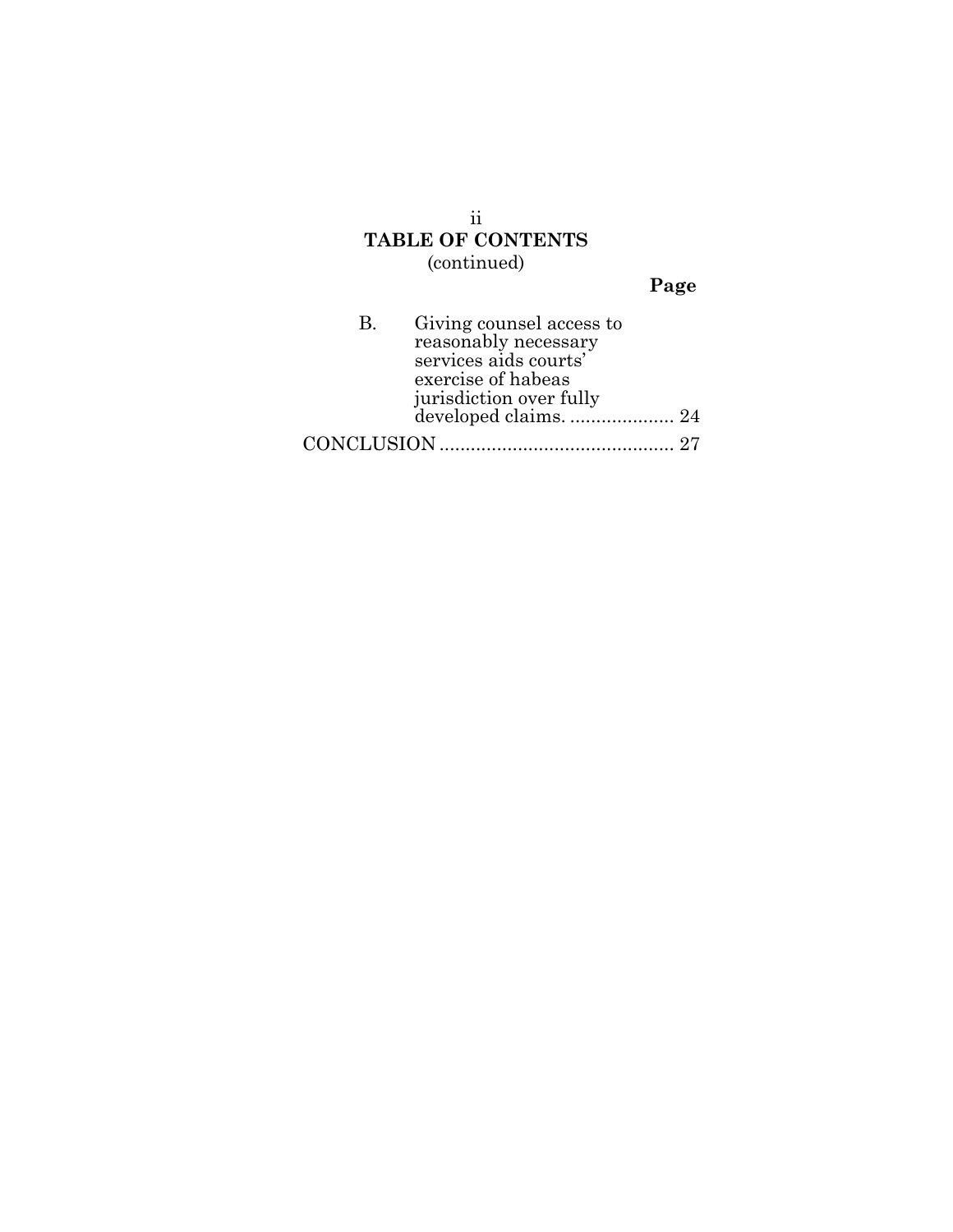# iii **TABLE OF AUTHORITIES**

|  |  | age(s) |  |
|--|--|--------|--|
|  |  |        |  |

### **Cases**

| Ake v. Oklahoma,                                                                           |
|--------------------------------------------------------------------------------------------|
| Ayestas v. Davis,                                                                          |
| Bemore v. Chappell,                                                                        |
| Cullen v. Pinholster,                                                                      |
| Gallegos v. Shinn,<br>No. 01-cv-01909, 2020 WL 7230698                                     |
| Gideon v. Wainwright,                                                                      |
| <i>Gonzalez v. Wong,</i>                                                                   |
| Guy v. Dretke,<br>No. CIV.A 5:00-CV-191-C, 2004 WL<br>1462196 (N.D. Tex. June 29, 2004) 18 |
| Hodges v. Epps,<br>No. 1:07-cv-66-MPM, 2010 WL                                             |
| Martel v. Clair,                                                                           |
| Martinez v. Ryan,                                                                          |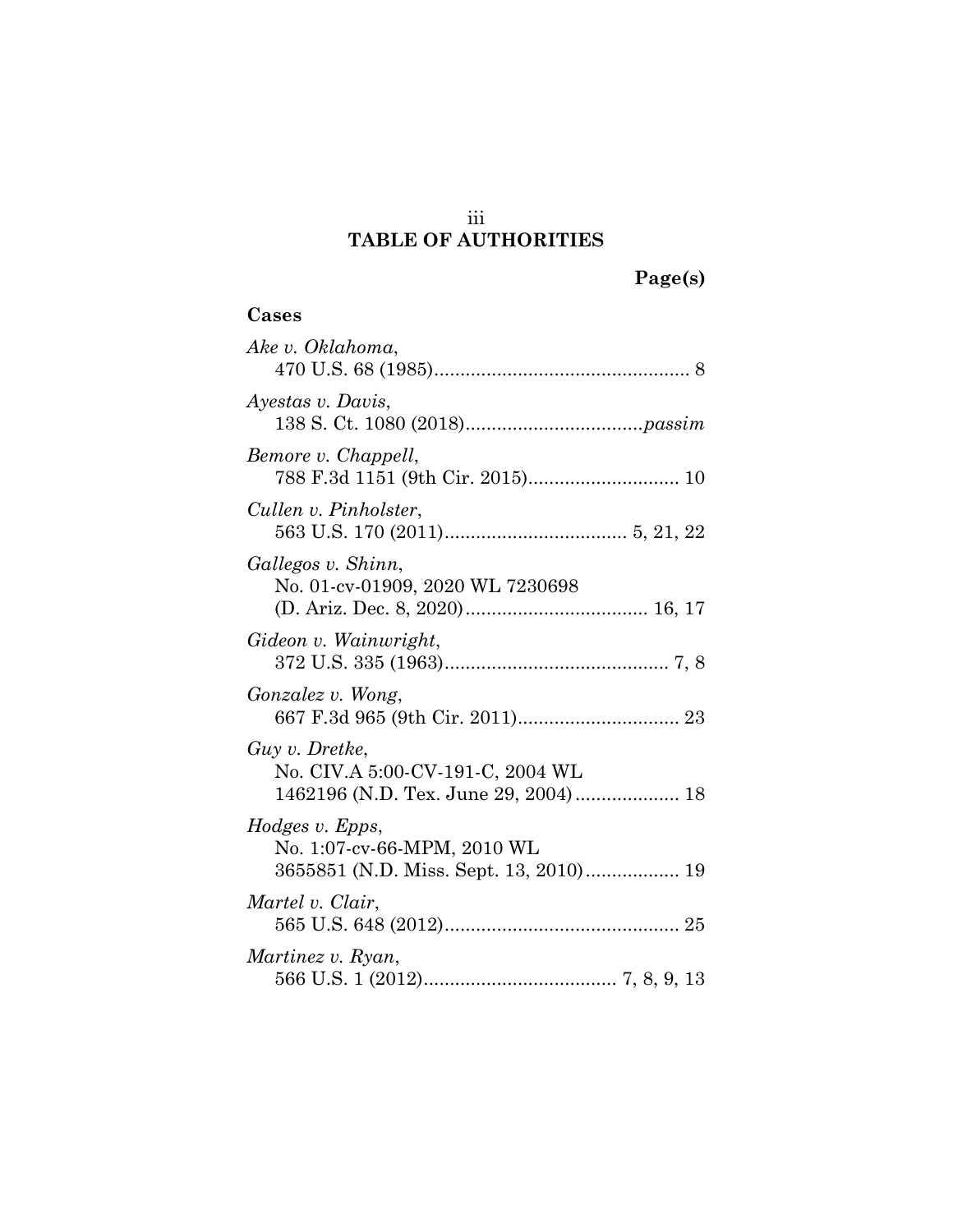## **TABLE OF AUTHORITIES** (continued)

| McCleskey v. Zant,                                      |
|---------------------------------------------------------|
| McFarland v. Scott,                                     |
| Miller v. Director.<br>No. 6:15-cv-535, 2018 WL 1148105 |
| Porter v. McCollum,                                     |
| Powell v. Alabama,                                      |
| Strickland v. Washington,                               |
| <i>Trevino v. Thaler,</i>                               |
| Wiggins v. Smith,                                       |
| Williams v. Taylor,                                     |
| <b>Statutes</b>                                         |
|                                                         |
|                                                         |
|                                                         |
|                                                         |
|                                                         |

iv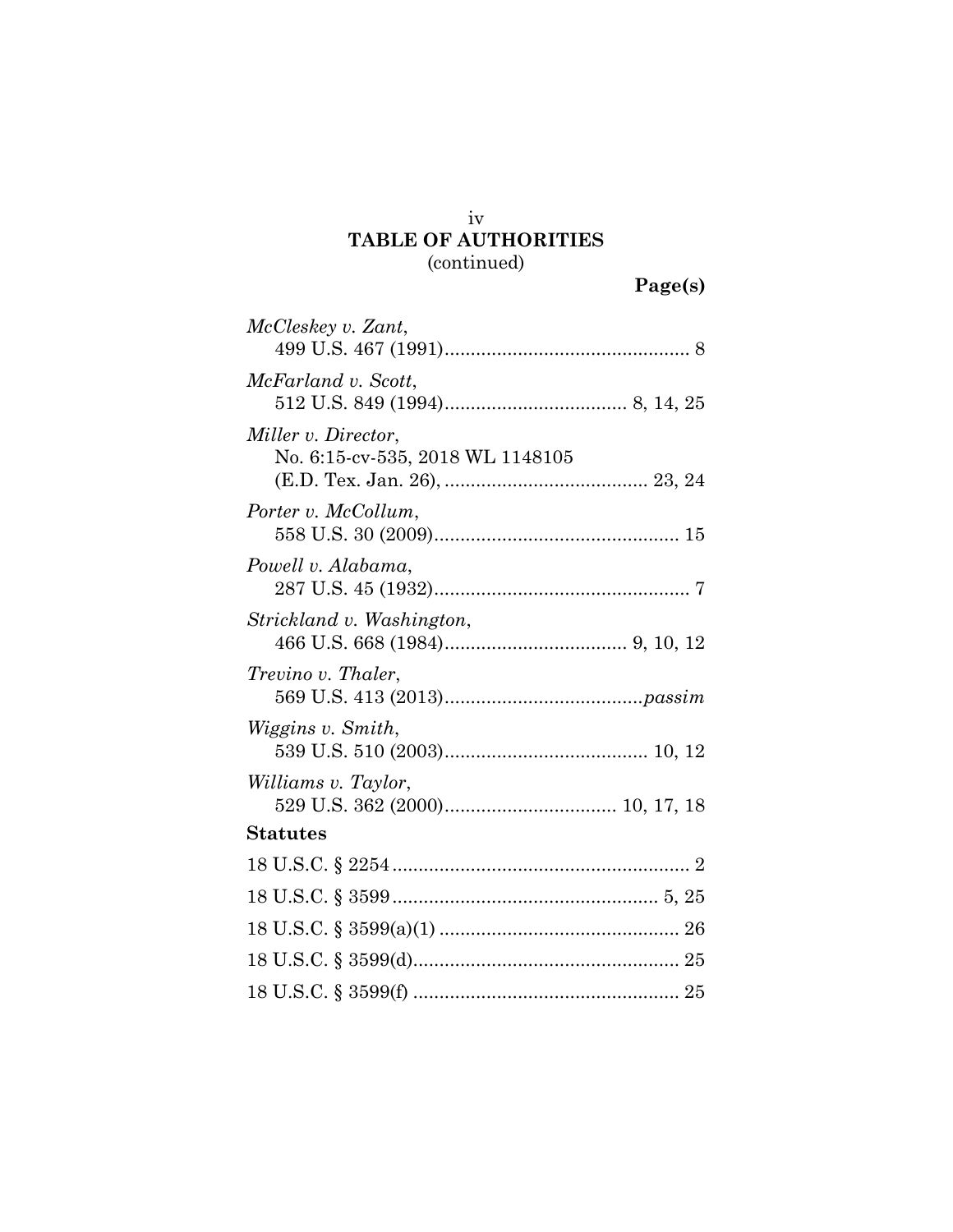# **TABLE OF AUTHORITIES** (continued)

| $28 \text{ U.S.C.} \S 2254(d)(1) \dots$                                                                                                                                                                                 |
|-------------------------------------------------------------------------------------------------------------------------------------------------------------------------------------------------------------------------|
|                                                                                                                                                                                                                         |
| <b>Other Authorities</b>                                                                                                                                                                                                |
|                                                                                                                                                                                                                         |
| ABA Death Penalty Guideline 4.1 14, 15, 16                                                                                                                                                                              |
| ABA Death Penalty Guideline 10.4 16                                                                                                                                                                                     |
| ABA Death Penalty Guideline 10.79, 12, 13, 15                                                                                                                                                                           |
| ABA Death Penalty Guideline 10.8 12                                                                                                                                                                                     |
| ABA Death Penalty Guideline 10.11 14                                                                                                                                                                                    |
| ABA Death Penalty Guideline 10.15.1 8, 13, 20                                                                                                                                                                           |
| ABA Guidelines for the Appointment<br>and Performance of Defense Counsel<br>in Death Penalty Cases, 31 Hofstra                                                                                                          |
| ABA Standards for Criminal Justice,<br><i>Providing Defense Services</i> (3d ed.                                                                                                                                        |
| Celestine Richards McConville,<br>Protecting the Right to Effective<br>Assistance of Capital Postconviction<br>Counsel: The Scope of the<br>Constitutional Obligation to Monitor<br>Counsel Performance, 66 U. PITT. L. |

v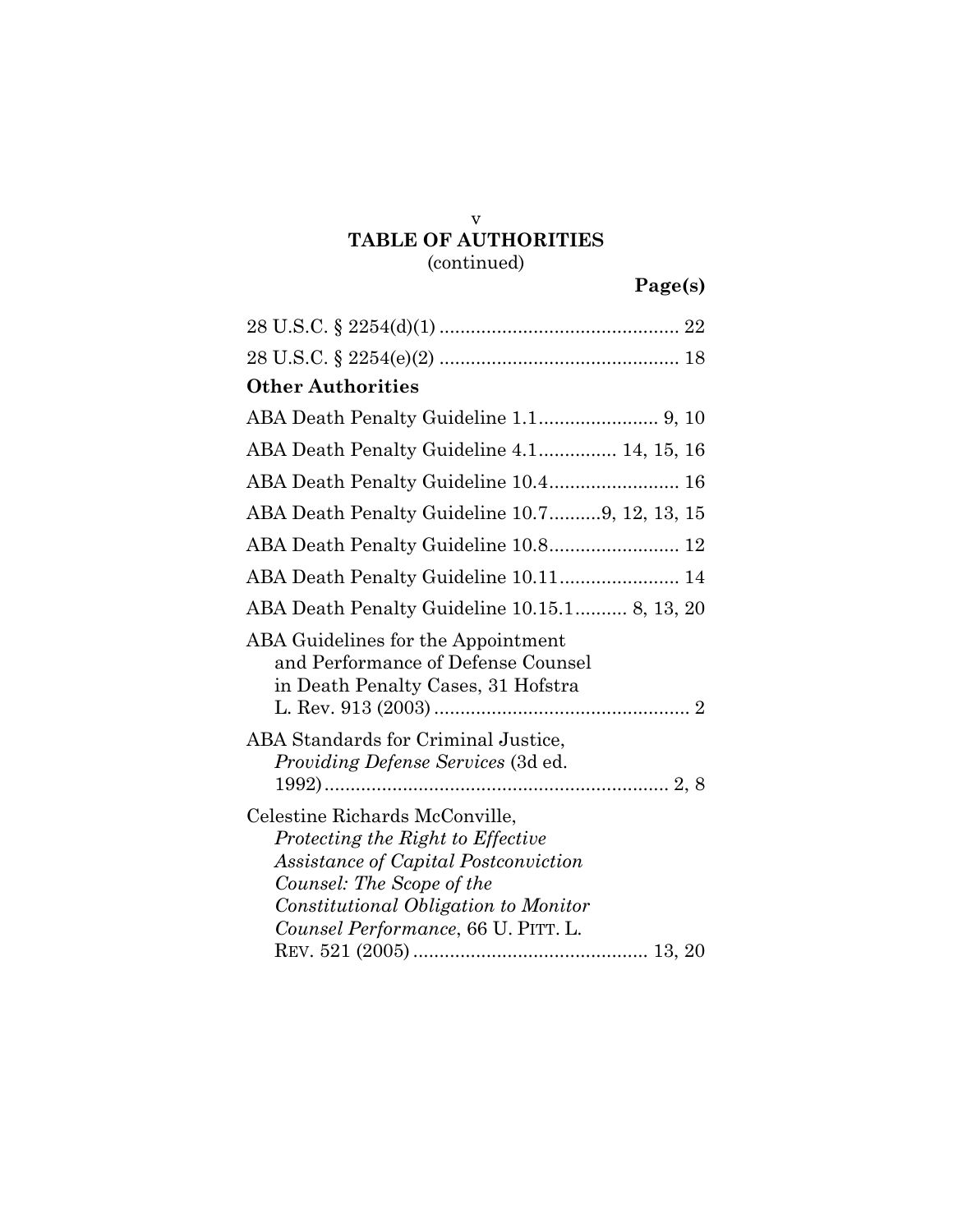# **TABLE OF AUTHORITIES** (continued)

|  | 'age(s) |  |
|--|---------|--|
|  |         |  |

| Emily M. Olson-Gault, Testimony,                |
|-------------------------------------------------|
| Birmingham, Alabama Hearing                     |
| Before the Judicial Conference of the           |
| United States Committee to Review               |
| the Criminal Justice Act Program, 3             |
|                                                 |
| Hertz & Liebman, 2 Federal Habeas               |
| Corpus Practice and Procedure                   |
| Howard Witt, <i>Death Row Inmate Wins</i>       |
| <i>Sympathy</i> , Chi. Trib., June 23, 2004  18 |
| John H. Blume et al., <i>Competent</i>          |
| Capital Representation: The                     |
| Necessity of Knowing and Heeding                |
| What Jurors Tell Us About                       |
| <i>Mitigation</i> , 36 Hofstra L. Rev. 1035     |
| 15                                              |

vi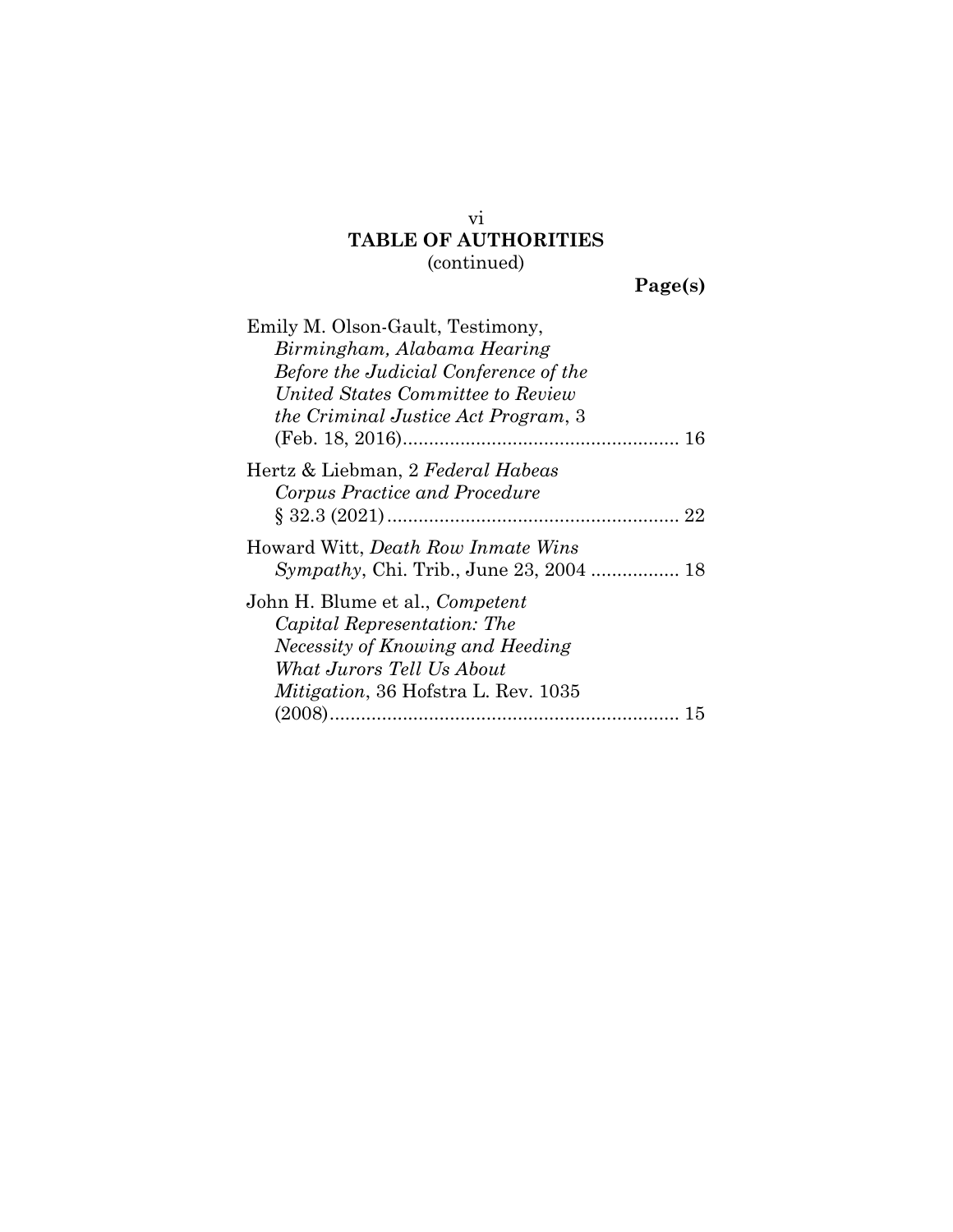#### **INTEREST OF** *AMICUS CURIAE***[1](#page-7-1)**

<span id="page-7-0"></span>The American Bar Association is the world's largest voluntary professional membership organization and the leading organization of legal professionals in the United States. Its members come from all fifty states and other jurisdictions. They include prosecutors, public defenders, and private defense counsel, as well as attorneys from law firms, corporations, nonprofit organizations, and governmental agencies. The ABA's membership also includes judges, legislators, law professors, law students, and non-lawyer associates in related fields. The ABA's mission is, in part, to serve the public and the legal profession by advocating for the ethical and effective representation of all clients.[2](#page-7-2)

The ABA's rules of professional conduct include guidelines and standards for the representation of clients in the criminal justice system generally, and for the uniquely high-stakes context of capital litigation specifically. The ABA's Guidelines for the Appointment and Performance of Defense Counsel in Death

<span id="page-7-1"></span><sup>&</sup>lt;sup>1</sup> All parties to this matter have provided written consent for this *amicus curiae* brief. No counsel for a party authored this brief in whole or in part, and no party or counsel for a party made a monetary contribution intended to fund the preparation or submission of this brief. No one other than *amicus curiae*, its members, or its counsel made a monetary contribution to the preparation or submission of this brief.

<span id="page-7-2"></span><sup>2</sup> Neither this brief nor the decision to file it should be interpreted as reflecting the views of any judicial member. No member of the ABA Judicial Division Council participated in this brief's preparation or in the adoption or endorsement of its positions.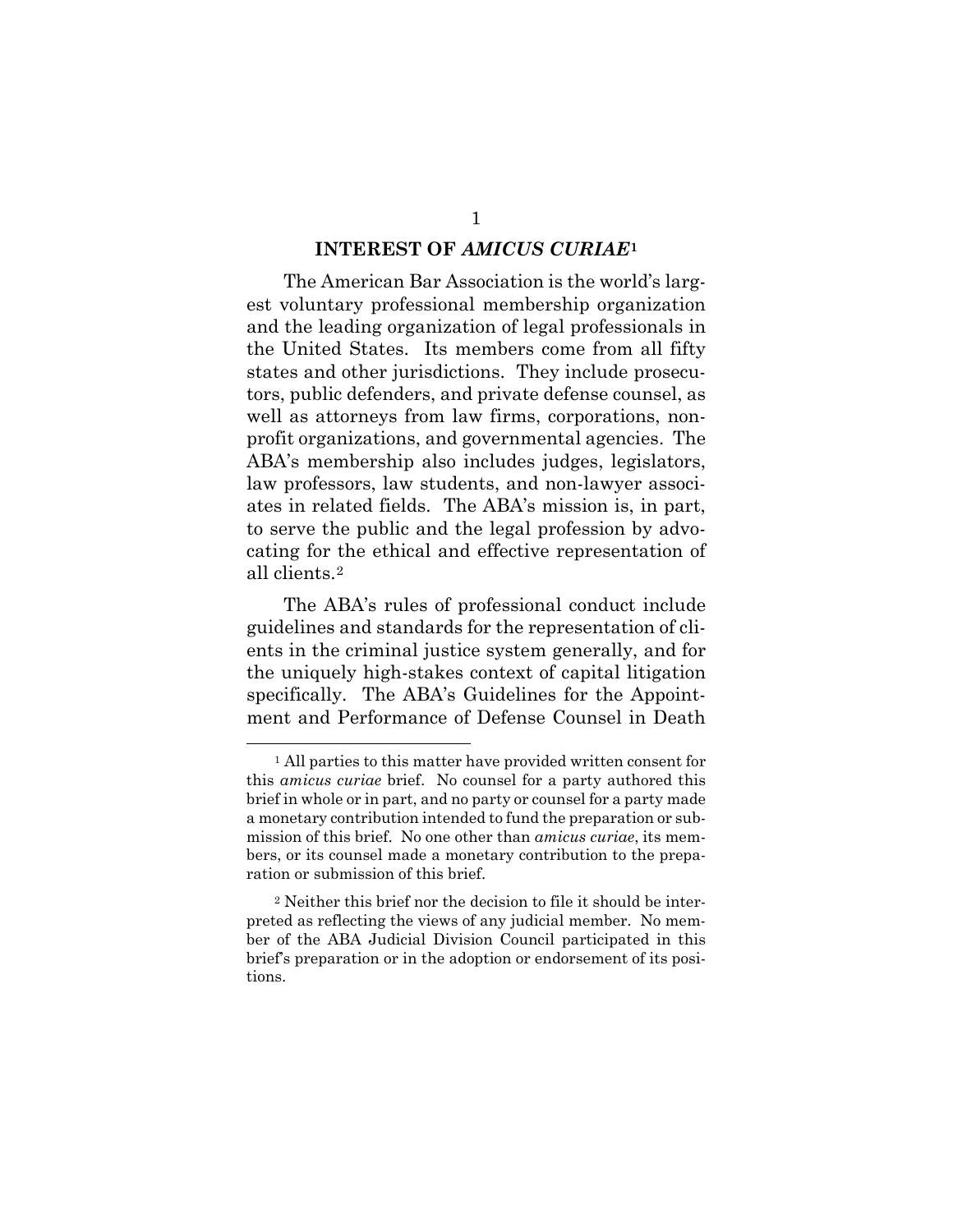Penalty Cases ("ABA Death Penalty Guidelines")[3](#page-8-0) describe the baseline for effective representation at every stage of a capital case. They have been widely adopted by state and local bar associations and indigent defense organizations, and by court rule in many death penalty jurisdictions. The ABA Standards for Criminal Justice ("ABA Criminal Justice Standards")[4](#page-8-1) also provide guidance on professional conduct based on the consensus views of a broad array of criminal justice professionals.

The ABA is committed to ensuring that all clients, including capital habeas petitioners, receive meaningful legal representation. For more than thirty years, the ABA Death Penalty Representation Project has worked to improve the quality and availability of counsel in death penalty cases by recruiting counsel from law firms to represent capital clients. ABA-recruited counsel have represented nearly 400 individuals in capital cases, most of them in the postconviction context.

The ABA submits this brief as *amicus curiae* in support of respondent on the second question presented: whether a court, before authorizing a habeas

l

<span id="page-8-0"></span><sup>3</sup> ABA Guidelines for the Appointment and Performance of Defense Counsel in Death Penalty Cases, 31 Hofstra L. Rev. 913 (2003).

<span id="page-8-1"></span><sup>4</sup> ABA Standards for Criminal Justice, *Providing Defense Services* (3d ed. 1992). The ABA published a revised edition of these standards in 2015; the earlier guidelines cited here correspond to the professional standards applicable to respondent's federal habeas counsel in pursuing respondent's application under 18 U.S.C. § 2254.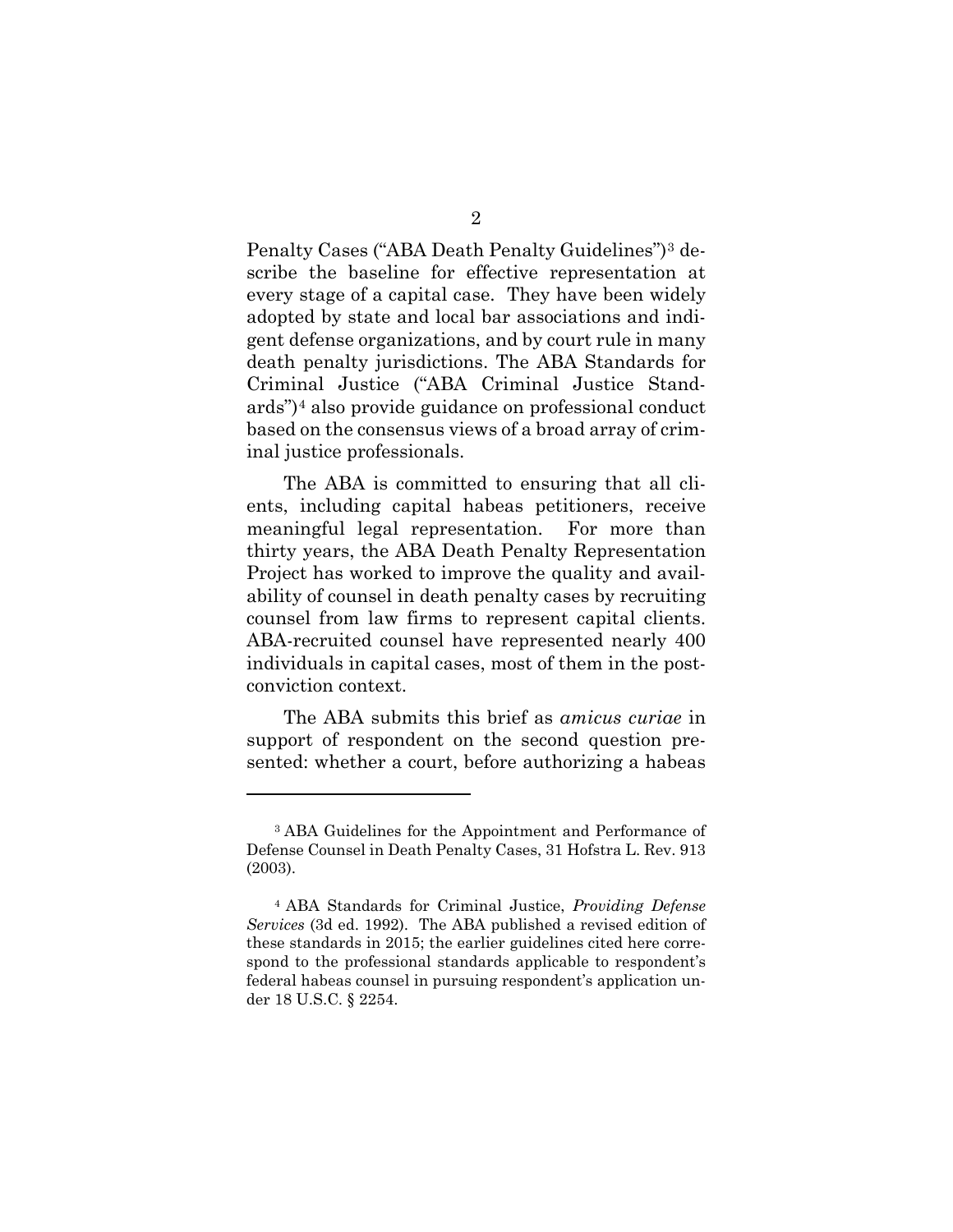petitioner to develop new evidence, must determine that the evidence may be considered by a habeas court and that it could aid the petitioner in obtaining habeas relief. The ABA respectfully submits that investigations by counsel should not be restricted based on a premature assessment of what facts the investigations may uncover and what claims those facts will support.

A thorough investigation is indispensable to the effective representation of a client accused or convicted of a capital crime. The ABA Death Penalty Guidelines are based on the experiences of practitioners and ABA members in capital cases, and those experiences have shown that inadequate investigations are a recurring cause of ineffective representation. Defective investigations lead to wrongful convictions and death sentences, and they impair a capital litigant's ability to preserve and advance valid claims for habeas relief.

While the ABA takes no position on the death penalty itself, the ABA urges the Court to ensure that counsel for indigent capital prisoners in federal habeas corpus proceedings—a critical and highly complex stage of litigation—are able to discharge their professional responsibilities to their clients. Counsel must investigate *before* developing claims and *before*  determining the legal arguments that will secure relief in a habeas court. The Court should reject a rule that would limit counsel's ability to conduct a proper investigation in federal habeas cases and provide proper representation to federal habeas clients.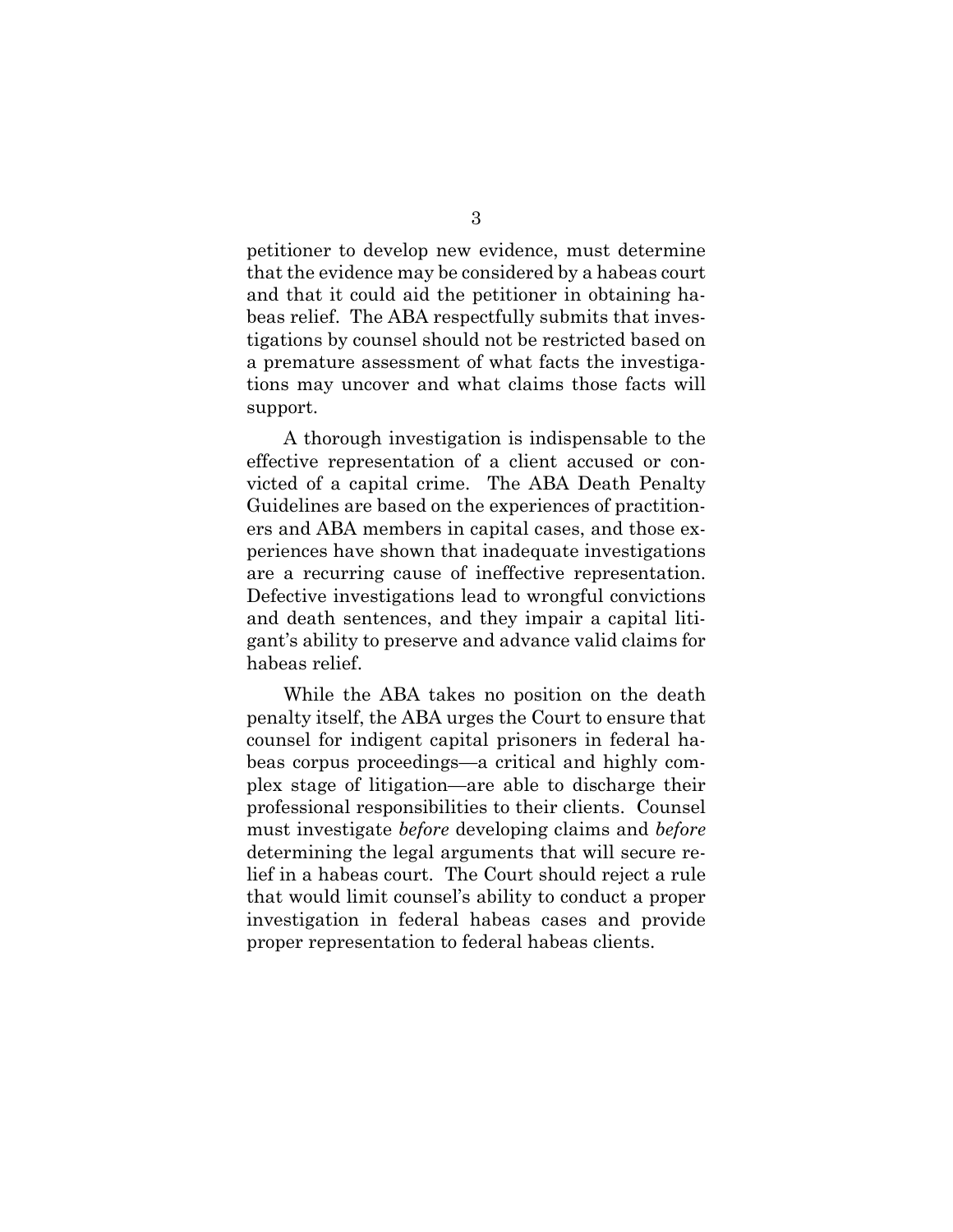#### **SUMMARY OF ARGUMENT**

<span id="page-10-0"></span>Well-established standards of professional conduct require capital defense counsel to conduct an independent and adequate investigation at each stage of the case. Counsel must explore potential claims and defenses, and must do so *before* forming a strategy about how to present them. A proper investigation is especially important in federal habeas proceedings involving the contention that prior counsel's investigation fell short, placing habeas counsel in the position of not knowing what prior counsel's deficient investigation failed to find.

On the second question presented, the State urges a rule that would require a habeas court, before approving an investigation, to prematurely evaluate the claims that the investigation would develop and its own ability to consider the supporting evidence. Such a rule is incompatible with counsel's duty of investigation as reflected in the ABA Death Penalty Guidelines. It also disregards decades of experience borne out by capital cases considered by this Court or taken on by ABA-recruited counsel—showing that a thorough investigation may establish the merit and procedural viability of a habeas claim in ways that could not have been foreseen before the investigation commenced. Courts can and should assess the potential relevance of specialized services to aid an investigation, but because the facts and legal theories that will carry a claim may not be apparent in advance, the proper inquiry when a petitioner seeks access to specialized services is whether those services *may* reasonably lead to facts pertinent to obtaining habeas relief.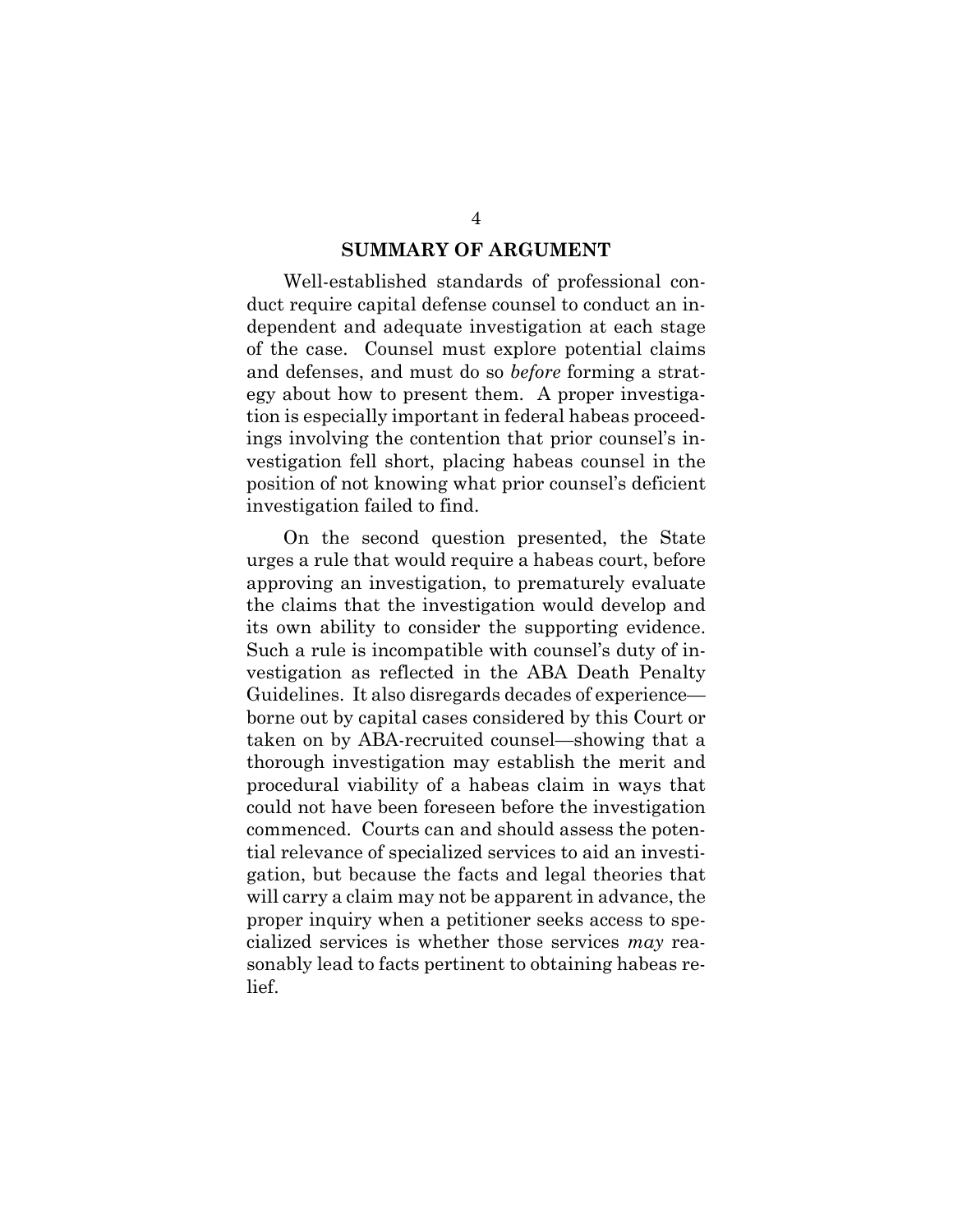In particular, a court cannot predetermine that evidence discovered by an investigation will be beyond the consideration of a federal habeas court under this Court's decision in *Cullen v. Pinholster*, 563 U.S. 170 (2011). *Pinholster* constrains the evidence a federal habeas court may consider when reviewing a claim the state court adjudicated on the merits—but claims surfaced by federal habeas counsel's investigation may *not* have been adjudicated in state court, because trial and state habeas counsel did not assert them, having failed to conduct an adequate investigation of their own. Such claims may be considered by a federal court if the procedural default of the claim is excused under this Court's precedents, but *the investigation itself* may be necessary to establish that the prior deficiencies of counsel justify a federal court's consideration of a claim.

This Court recognized in *Ayestas v. Davis*, 138 S. Ct. 1080 (2018), the importance of investigating claims before deciding them. In *Ayestas*, the Court unanimously confirmed that 18 U.S.C. § 3599 provides indigent capital litigants with reasonably necessary services to ensure that they have an opportunity to challenge judgments tainted by constitutional error. But the Court further confirmed that a habeas petitioner cannot be required to show, before obtaining funding for services under § 3599, that the services will allow him to prevail on the merits of a claim; the services themselves are indispensable to determining what viable claims exist in the first place. *See id.* at 1094. A court can determine whether to award habeas relief only by evaluating fully developed claims, and a thorough investigation ultimately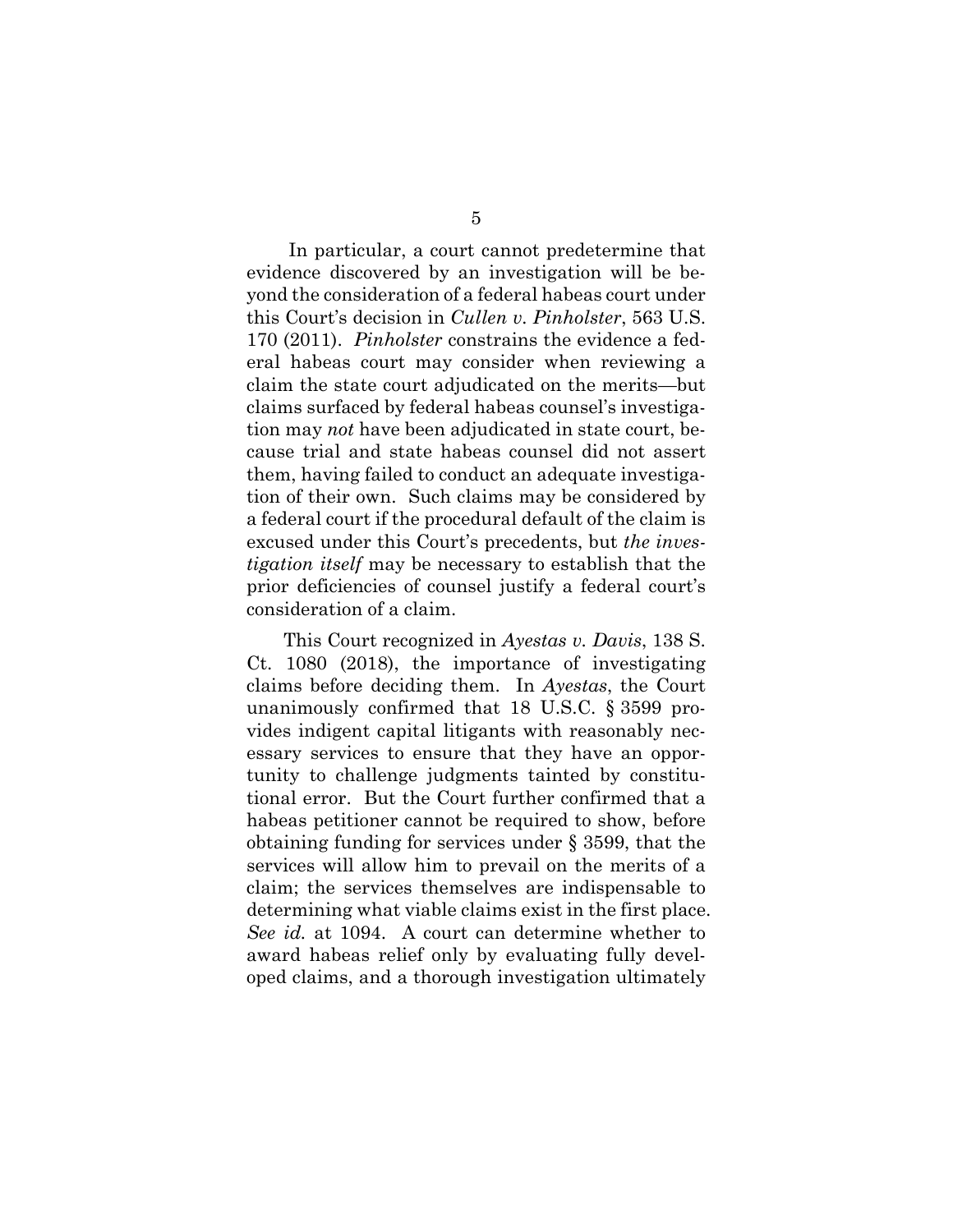aids the habeas process itself, by ensuring that courts sitting in federal habeas jurisdiction decide claims not theories—which have been properly developed and presented by counsel.

Counsel have a duty to follow a reasonable investigation wherever it leads, even when its outcomes could not have been predicted in advance. The Court should recognize that counsel must be able conduct an adequate investigation before establishing the merit and procedural viability of the claims it reveals.

#### **ARGUMENT**

<span id="page-12-0"></span>The ABA urges the Court to reject a rule in which federal habeas courts must predict the outcome of an investigation before authorizing it. Pet. Br. 16. Counsel is obliged to conduct adequate investigations at each stage of the case, and the evidence that will emerge is never foreordained. The facts discovered through a reasonable investigation will inform counsel's ascertainment of available claims, but they may also establish the procedural viability of a claim, particularly in federal habeas proceedings in which no sufficient investigation has been performed by prior counsel (who may also be unavailable or uncooperative). Requiring a court to predetermine whether an investigation will lead to evidence that can be considered in awarding habeas relief would preclude necessary investigations: before the fact, counsel will not yet have had the opportunity to develop the evidence needed to show that a claim has potential merit, and that its default may be excused by the deficiency of prior counsel or on other narrow grounds as permitted by the Antiterrorism and Effective Death Penalty Act of 1996 (AEDPA).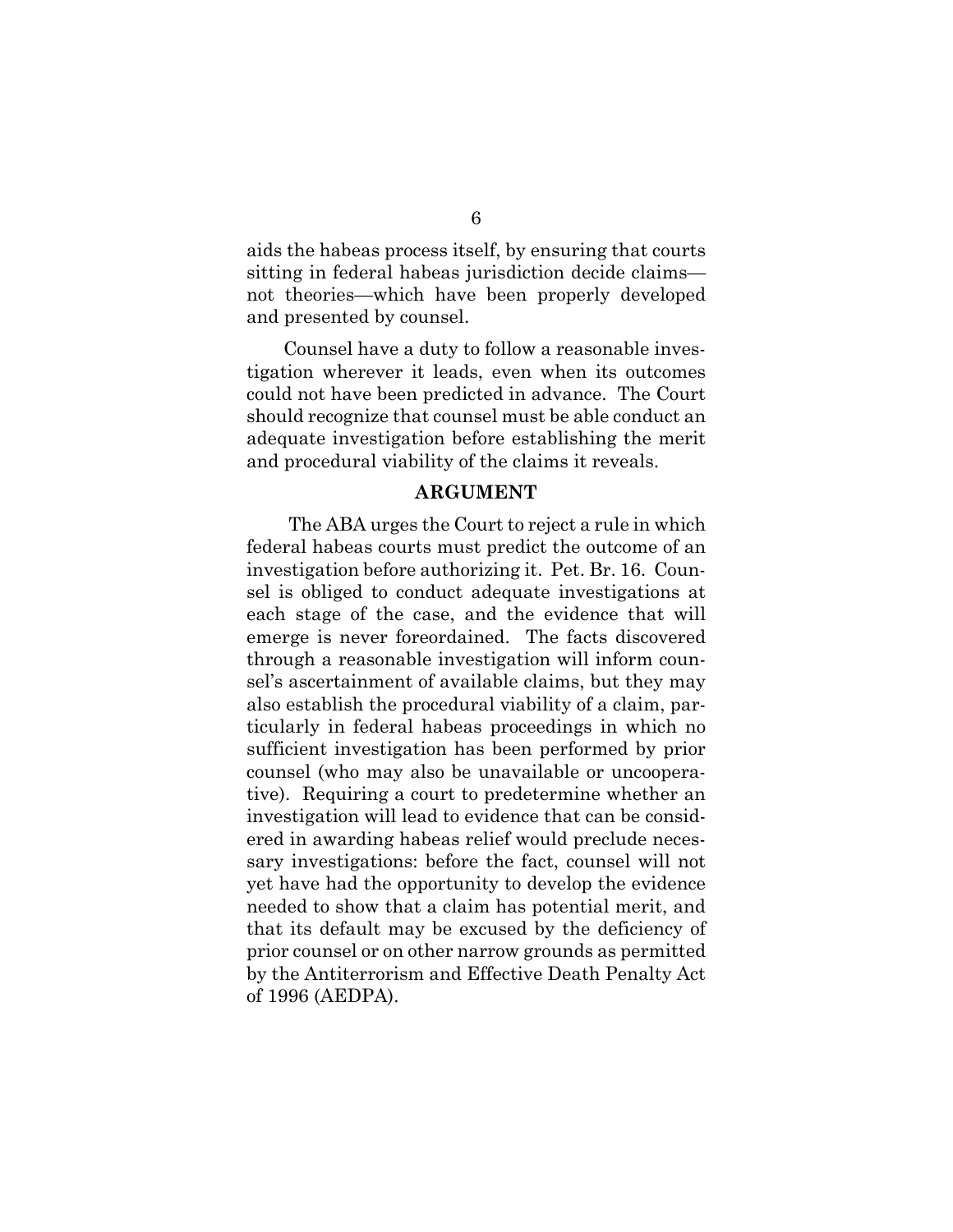As this Court unanimously recognized in *Ayestas*, 138 S. Ct. 1080, a habeas petitioner cannot be asked to prove a point before being able to develop the evidence necessary to do so. Counsel must make informed strategic decisions based on all available facts, and must be able to investigate the basis for potential claims *before* deciding whether and how to present them. Petitioner's proposed approach would contravene well-established professional norms, and it would also preclude the habeas court's consideration of meritorious claims—prisoners generally cannot introduce new evidence in federal habeas proceedings without investigating the facts that would show they

can clear the high bar to doing so. The ABA respectfully urges the Court to reaffirm that habeas petitioners may reasonably investigate new evidence without first demonstrating that the evidence they seek to develop will support habeas relief.

### <span id="page-13-0"></span>**I. THE COURT SHOULD NOT ADOPT A RULE THAT WOULD CURTAIL THE ABILITY TO FULFILL COUNSEL'S DUTY TO INVESTI-GATE**

This Court has repeatedly recognized the indispensable role of counsel in our adversary system. *Martinez v. Ryan*, 566 U.S. 1, 12 (2012); *see Gideon v. Wainwright*, 372 U.S. 335, 344-45 (1963); *Powell v. Alabama*, 287 U.S. 45, 68 (1932). Counsel serve as the gateway by which individuals vindicate all other rights. Counsel to capital litigants are bound by the professional duty to provide effective representation.

Investigation is a critical part of that duty. Criminal defense counsel are obliged to conduct a prompt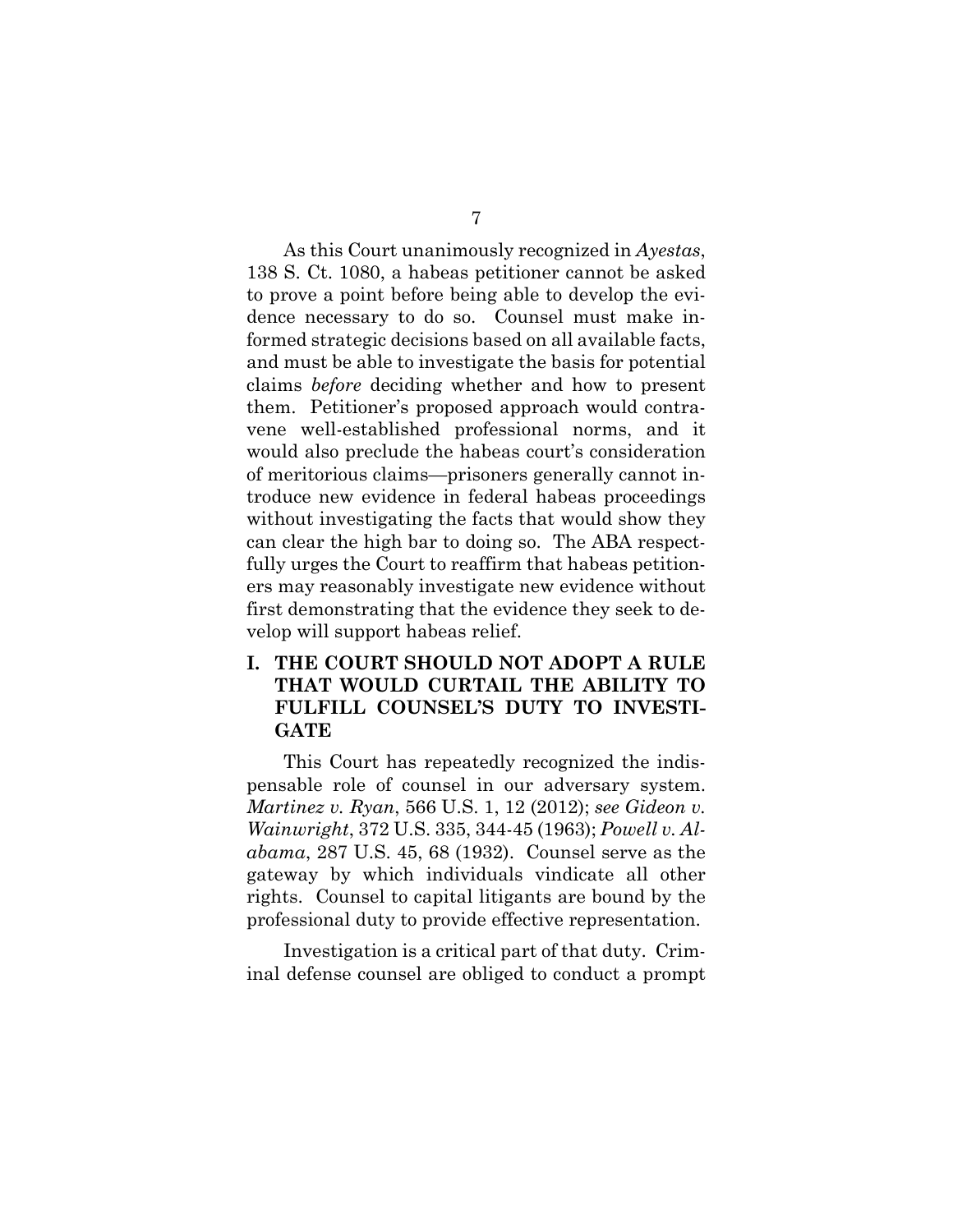investigation of the circumstances of the case and "explore appropriate avenues that reasonably lead to" relevant facts. ABA Criminal Justice Standard 4-4.1. For litigants to have "an adequate opportunity to present their claims fairly within the adversary system," they must have "access to the raw materials integral to the building of an effective defense." *Ake v. Oklahoma*, 470 U.S. 68, 77 (1985) (internal quotations omitted)*.* Indeed, the services required to access those raw materials (for example, experts, investigators, and other specialists) "are necessities, not luxuries." *Gideon*, 372 U.S. at 344. The professional requirement of conducting a thorough investigation extends to *all* stages of a representation, because an investigation is essential to protect the constitutional rights of prisoners that may have been violated at trial or on appeal. *See Martinez*, 566 U.S. at 8-10; ABA Death Penalty Guideline 10.7(A).

Counsel cannot marshal evidence in support of habeas claims without first investigating, developing, and understanding the circumstances surrounding their clients' cases. *See, e.g.*, *id.* 10.15.1(C) (habeas counsel "should seek to litigate all issues, whether or not previously presented, that are arguably meritorious"). This Court has emphasized that "[t]he services of investigators and other experts may be critical in the preapplication phase of a habeas corpus proceeding, when possible claims and their factual bases are researched and identified." *McFarland v. Scott*, 512 U.S. 849, 855 (1994); *McCleskey v. Zant*, 499 U.S. 467, 498 (1991) (federal habeas counsel "must conduct a reasonable and diligent investigation aimed at including all relevant claims and grounds for relief").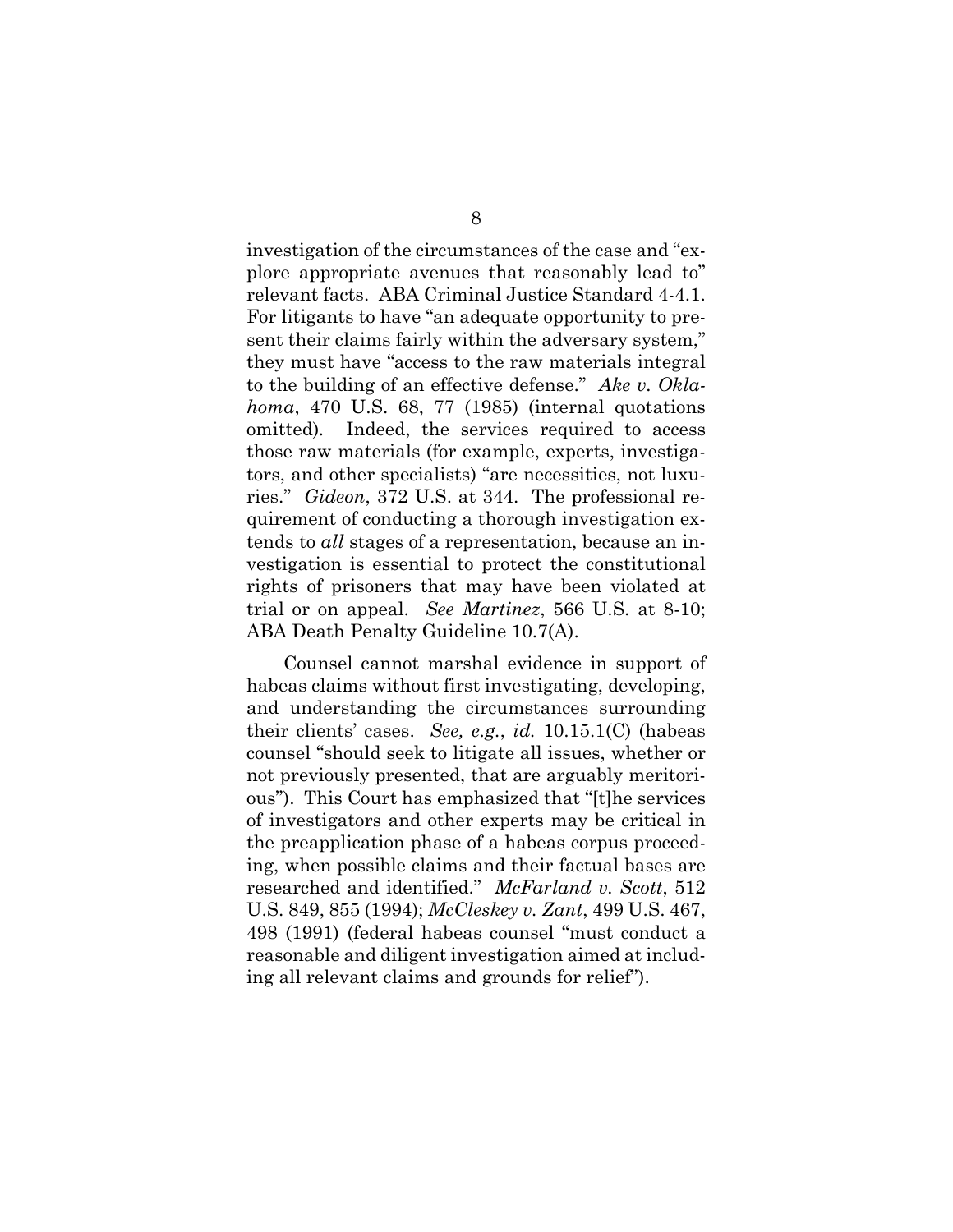The obligation to conduct a thorough investigation is at its zenith when habeas counsel argue that prior counsel were ineffective for failure to adequately investigate and present claims. *Martinez*, 566 U.S. at 11 (ineffective-assistance claims "often require investigative work"). The "inherent nature" of this sort of ineffective-assistance claim is that there is a reasonable probability that things would have turned out differently had prior counsel properly developed the client's defense. *Trevino v. Thaler*, 569 U.S. 413, 424 (2013) (internal quotations omitted); *see Strickland v. Washington*, 466 U.S. 668, 693 (1984). Making that showing inevitably requires habeas counsel to investigate and develop facts outside the trial record or prior counsel's files. *See Martinez*, 566 U.S. at 13 ("[i]neffective-assistance claims often depend on evidence outside the trial record"); *Trevino*, 569 U.S. at 424 ("the trial court record will often fail to contain the information necessary to substantiate the claim" (internal quotations omitted)).Habeas counsel must undertake the adequate investigation that was not performed before.

The ABA Death Penalty Guidelines detail counsel's duty to investigate. *Infra* at 12. Those Guidelines draw upon decades of shared experience by criminal justice system experts, including capital defense practitioners, academics, and judges. The principles announced in the Guidelines "are not aspirational." ABA Death Penalty Guideline 1.1, History of Guideline. Rather, they "embody the current consensus about what is required to provide effective defense representation in capital cases," *id.*, and "apply from the moment the client is taken into custody" through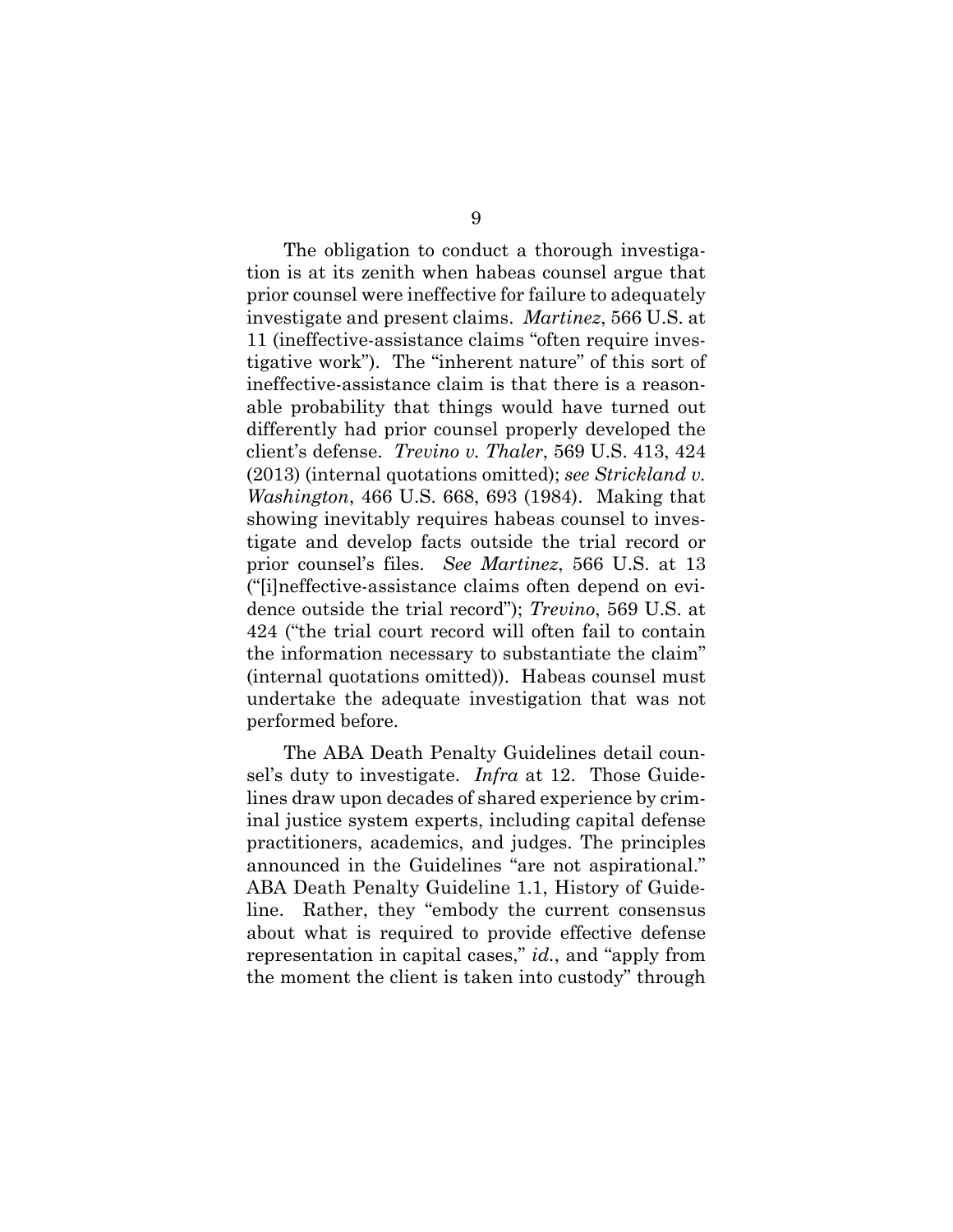"all stages of every case," *id.* Guideline 1.1(B). Inclusion of a standard in the Guidelines reflects the judgment of these experts that certain aspects of representation are necessary to protect the client's constitutional rights. The current consensus is that effective representation in capital cases requires counsel to thoroughly investigate the claims available to a client. *Infra* at 12.

The Court should be wary of requiring federal habeas courts to constrict investigations in ways that conflict with the professional obligations of the attorneys appearing before them. To understand the critical function served by such counsel's investigation, this Court has looked to the prevailing norms of practice memorialized in ABA professional guidelines and standards. *See, e.g.*, *Wiggins v. Smith*, 539 U.S. 510, 524 (2003) (relying on "the standards for capital defense work articulated by the American Bar Association" in finding unreasonable counsel's decision not to retain a forensic social worker to support mitigation investigation); *Williams v. Taylor*, 529 U.S. 362, 396 (2000) (relying on ABA Standards for Criminal Justice in finding that counsel failed "to conduct a thorough investigation of the defendant's background," including by overlooking juvenile, school, and prison records that contained mitigation evidence); *Strickland*, 466 U.S. at 688 (looking to "[p]revailing norms of practice as reflected in American Bar Association standards" as "guides to determining what is reasonable"); *see also Bemore v. Chappell*, 788 F.3d 1151, 1163 (9th Cir. 2015) (finding that counsel, by failing to interview witnesses and otherwise conduct a thor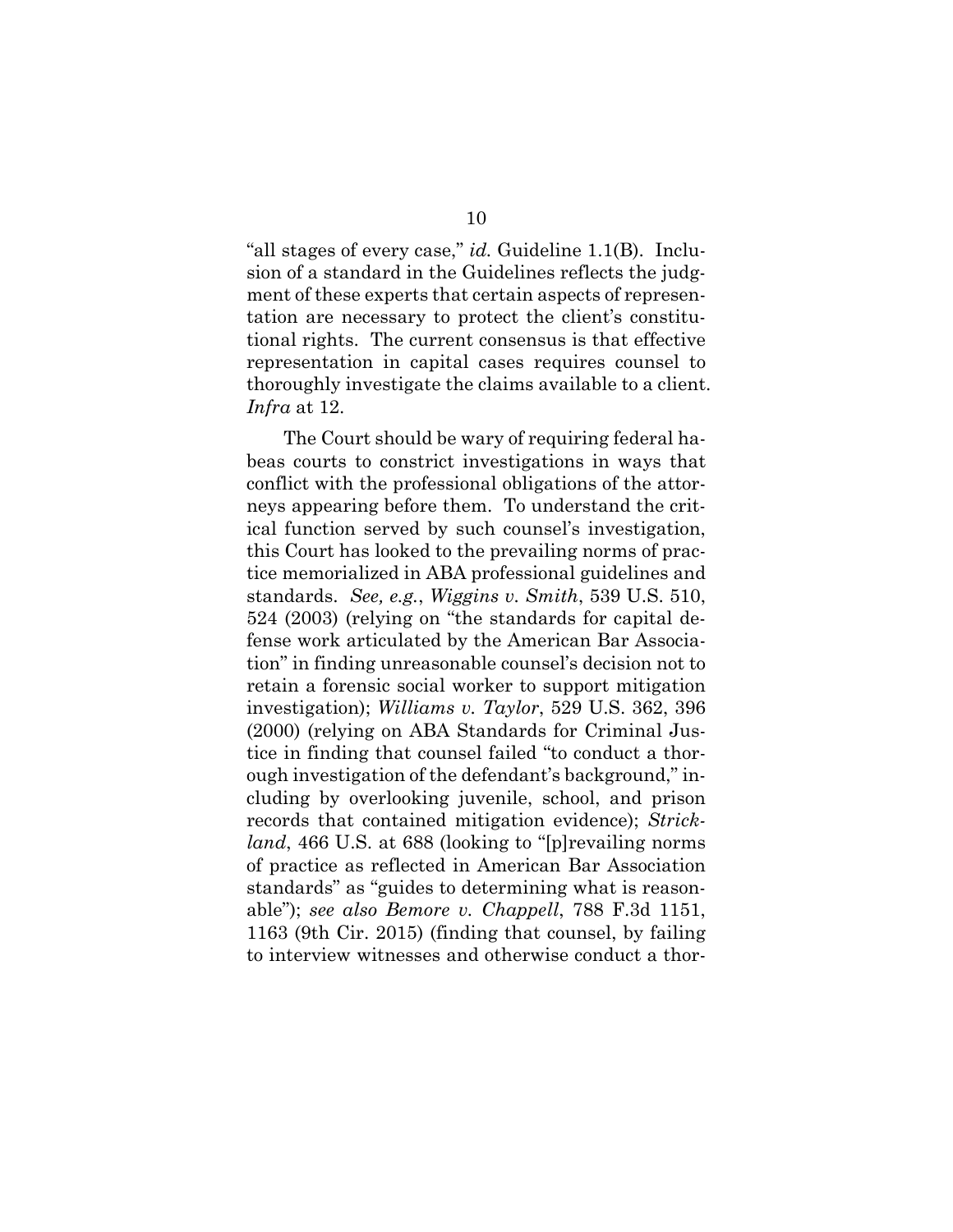ough "investigation of defenses," fell short of "prevailing professional norms, as outlined by the ABA Standards" (quotation omitted)). A rule curtailing the investigation that counsel are duty-bound to provide would impair counsel's ability to comply with their professional obligations, and would conflict with this Court's historical respect for those obligations.<sup>[5](#page-17-1)</sup>

### <span id="page-17-0"></span>**II. HABEAS COUNSEL MUST CONDUCT AN INVESTIGATION** *BEFORE* **DETERMINING WHICH CLAIMS TO RAISE, AND HOW**

An independent and adequate investigation enables counsel to identify and develop possible claims and form a strategy for presenting them to the court. Providing counsel with the investigative services afforded by federal law thus ultimately aids the court's ability to exercise habeas jurisdiction over meritorious claims. Requiring a petitioner to establish how an investigation will prove useful before it occurs would frustrate the very purpose of that investigation: to identify claims and develop evidence that will show the claims' merit and viability.

Investigations can reveal unexpected evidence, which may give rise to previously unrecognized claims for relief or help overcome threshold procedural hurdles. But even if a court assumes an investigation will reveal only the hoped-for evidence, no

l

<span id="page-17-1"></span><sup>5</sup> While the proper interpretation of the All Writs Act pursuant to the first question presented is beyond the ambit of this brief, it is important to be mindful of the potential for conflict with counsel's professional responsibilities there, too: the Act should not be interpreted to prevent investigations necessary to the fulfillment of counsel's duties.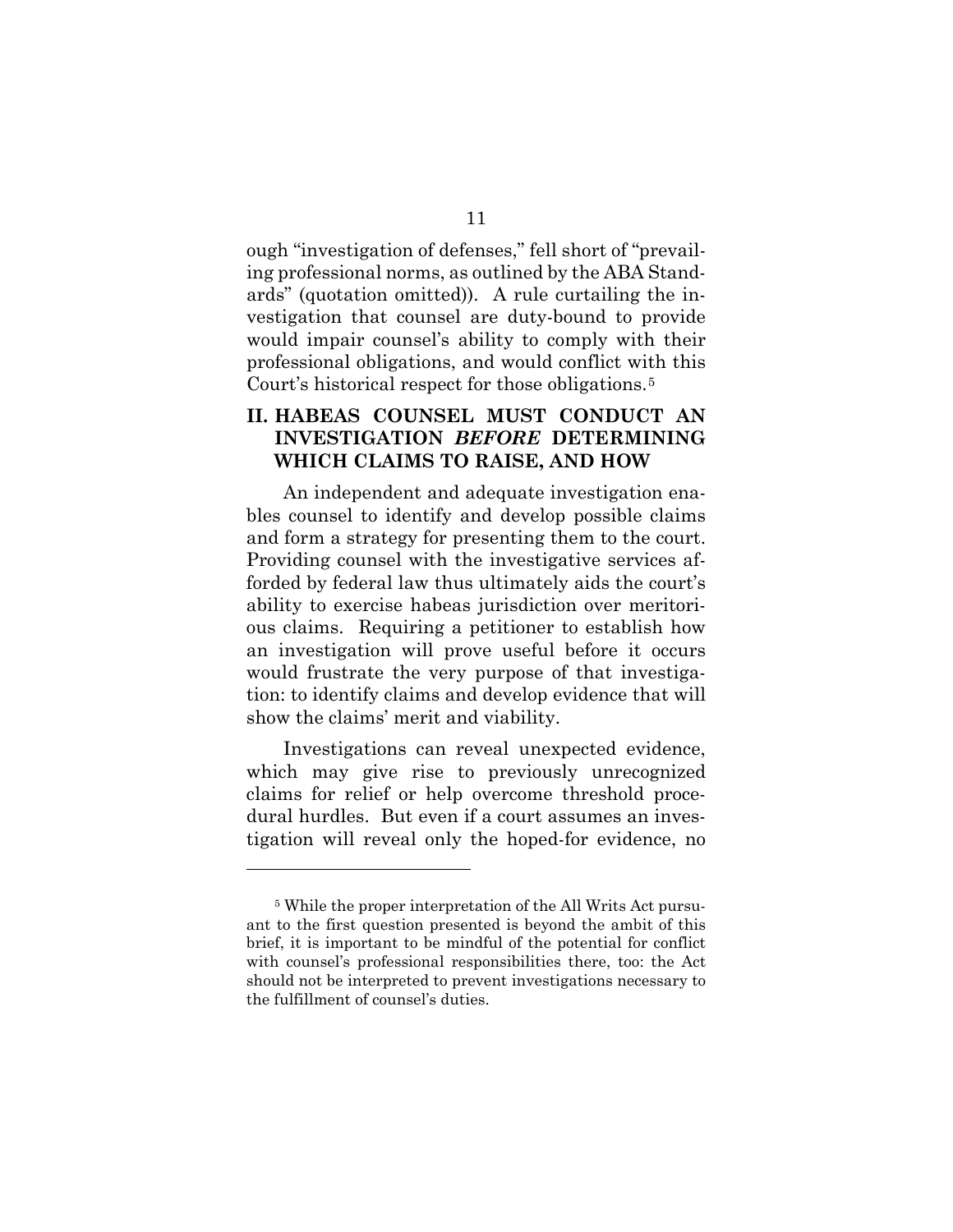claim can be prejudged without an actual evidentiary record, nor should counsel be forced to make premature strategic decisions contrary to their duty to investigate first. The cart should not be placed in front of the horse. The Court should continue to recognize the practical reality that investigations must precede the presentation and decision of claims, and permit habeas courts to authorize investigations that counsel would reasonably pursue.

### <span id="page-18-0"></span>**A. A claim's prospects cannot be determined before counsel conduct a proper investigation.**

Investigation in accordance with prevailing professional norms lays the groundwork for counsel's decisions at all other junctures of the case. *See Wiggins*, 539 U.S. at 523; ABA Death Penalty Guideline 10.8(A)(2) ("Counsel at every stage of the case … should … thoroughly investigate the basis for each potential claim before reaching a conclusion as to whether it should be asserted"). Counsel can make "informed legal choices," including advising a client, only "after investigation" of the "facts, circumstances, pleadings, and law involved" in a client's case. *Strickland*, 466 U.S. at 680. Without first understanding the background and circumstances of a client's case, counsel cannot know whether there are viable claims or responsibly advise a client. *See* ABA Death Penalty Guideline 10.7, cmt. at 1021 ("[c]ounsel cannot responsibly advise a client about the merits of different courses of action" and "the client cannot make informed decisions" unless counsel first conducts "a thorough investigation").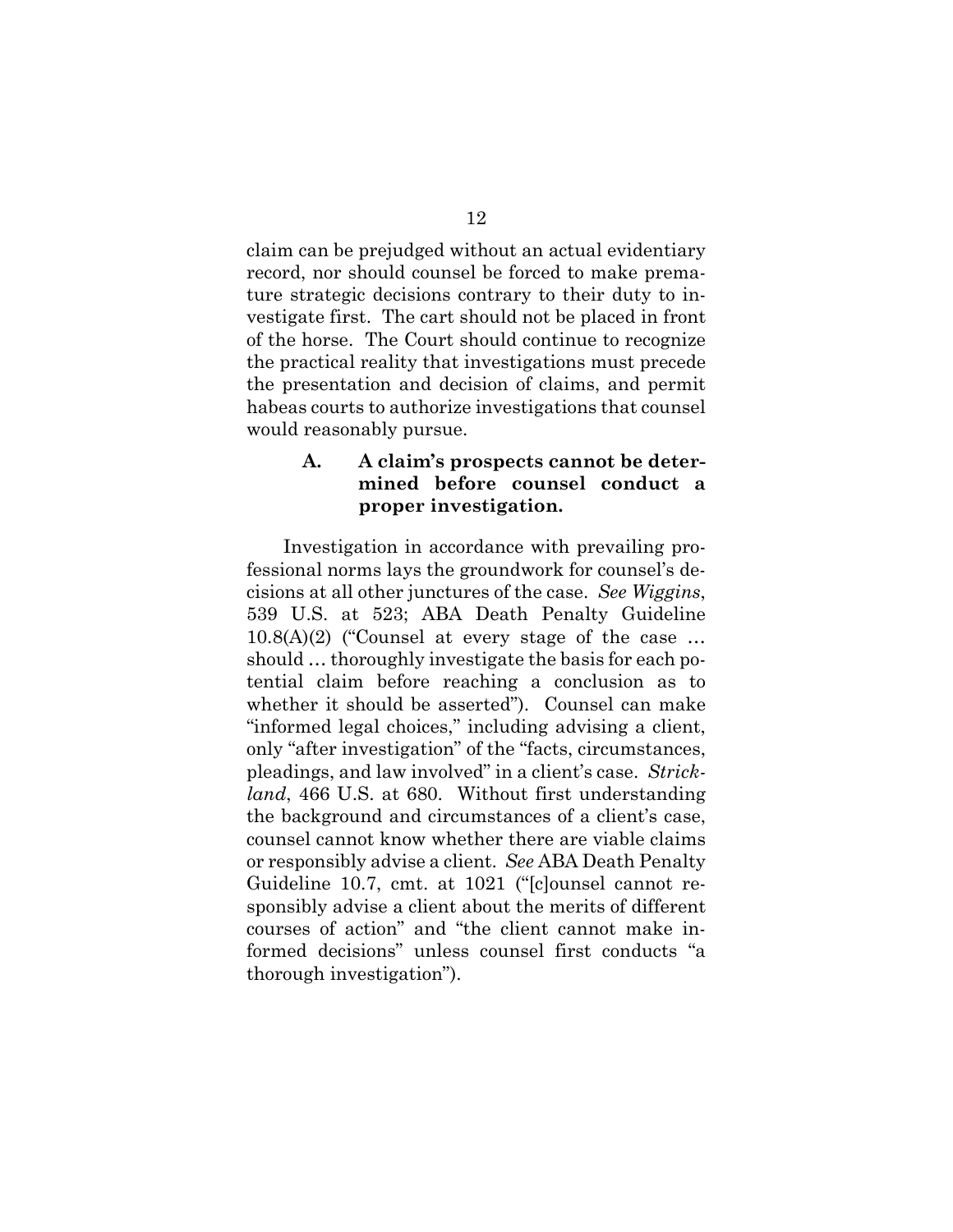### <span id="page-19-0"></span>*1. Investigation aided by specialized services can allow counsel to identify and develop the merits of a litigant's claims.*

 The comments to the ABA Guidelines caution that "inadequate investigation by defense attorneys … ha[s] contributed to wrongful convictions in both capital and non-capital cases." *Id.* Comments to Guideline 10.7, at 1017. The trial record is therefore "unlikely to provide either a complete or accurate picture of the facts and issues in the case." *Id.* Comments to Guideline 10.15.1, at 1086. Post-conviction counsel's independent investigation serves as "quality control" or a "safety net" that "allow[s] the system to catch its mistakes." Celestine Richards McConville, *Protecting the Right to Effective Assistance of Capital Postconviction Counsel: The Scope of the Constitutional Obligation to Monitor Counsel Performance*, 66 U. PITT. L. REV. 521, 522 (2005).The capital context only amplifies the importance of this quality control function. ABA Death Penalty Guideline 10.7, cmt. at 1016 (counsel's "duty to investigate the case thoroughly … is intensified (as are many duties) by the unique nature of the death penalty").

An investigation by counsel is necessary to identify and develop claims and arguments not apparent in the existing record. As this Court has explained, "[c]laims of ineffective assistance at trial often require investigative work and an understanding of trial strategy." *Martinez*, 566 U.S. at 11. The "inherent nature of most ineffective assistance of trial counsel claims means that the trial court record will often fail to contain the information necessary to substantiate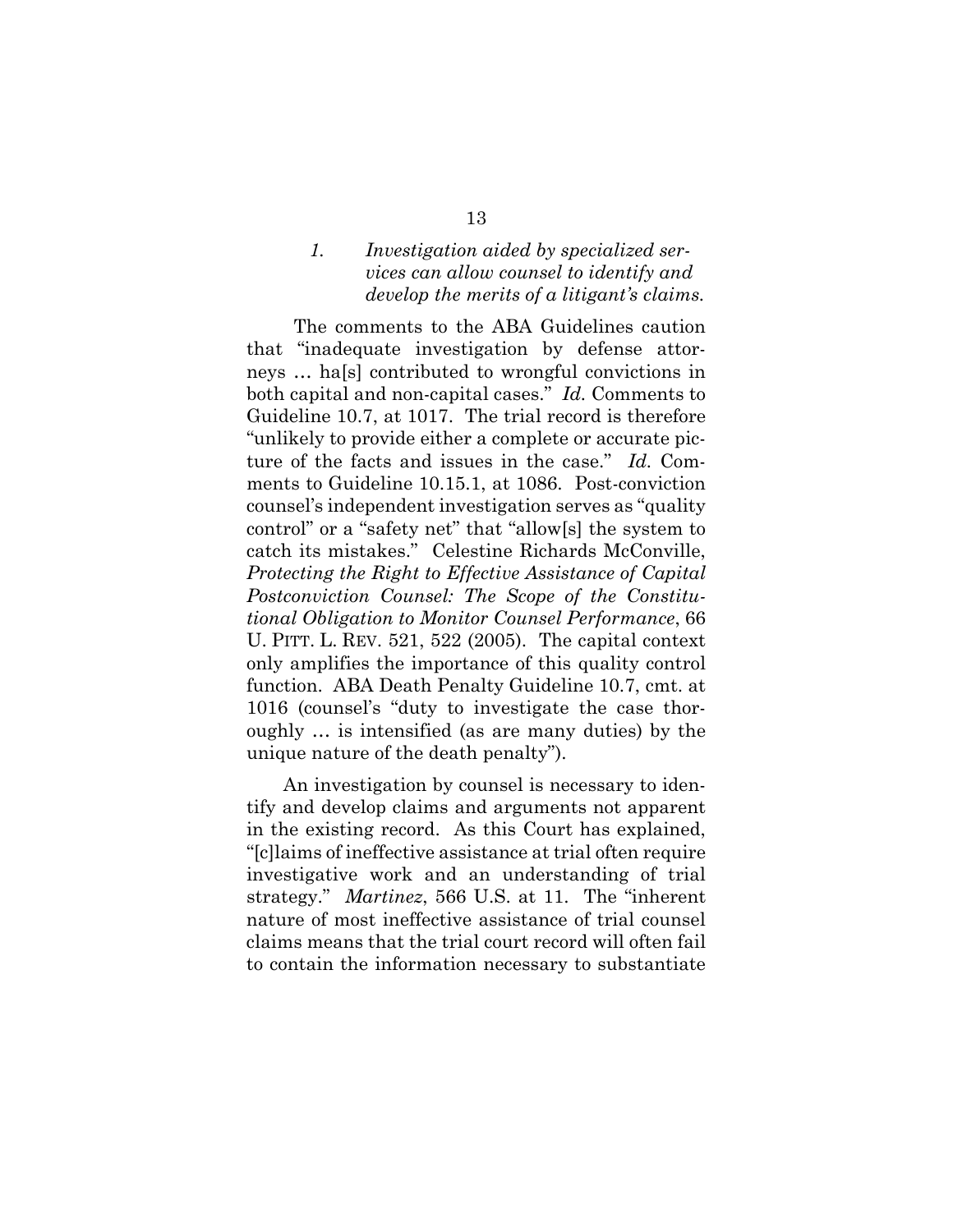the claim." *Trevino*, 569 U.S. at 424 (quotation marks and alteration omitted).

Counsel may require specialized services—such as investigators, mitigation specialists, and mental health experts—to conduct an adequate investigation. *McFarland*, 512 U.S. at 855 (the "services of investigators and other experts" are especially "critical" in the initial stages of a habeas proceeding, "when possible claims and their factual bases are researched and identified"); *see* ABA Death Penalty Guideline 4.1, cmt. at 955 ("National standards on defense services have consistently recognized that quality representation cannot be rendered unless assigned counsel have access to adequate supporting services." (quotation marks omitted)). The need for access to specialized services, such as experts, is "particularly acute in death penalty cases." *Id.*

The Guidelines recognize that counsel in capital cases will often require the assistance of "mental health experts" who can assess "[n]eurological and psychiatric impairment," as well as any "history of physical and sexual abuse" that may be relevant to building a defense. *Id.* Guideline 4.1, cmt. at 956; *see id.* Guideline 10.11(F)(2) (experts may "provide medical, psychological, sociological, cultural or other insights into the client's mental and/or emotional state and life history that may explain or lessen the client's culpability").

Investigators are often "indispensable to discovering and developing the facts that must be unearthed … in post-conviction proceedings," both because of their unique experiences and skills and because of counsel's many other obligations to fulfill. *Id.*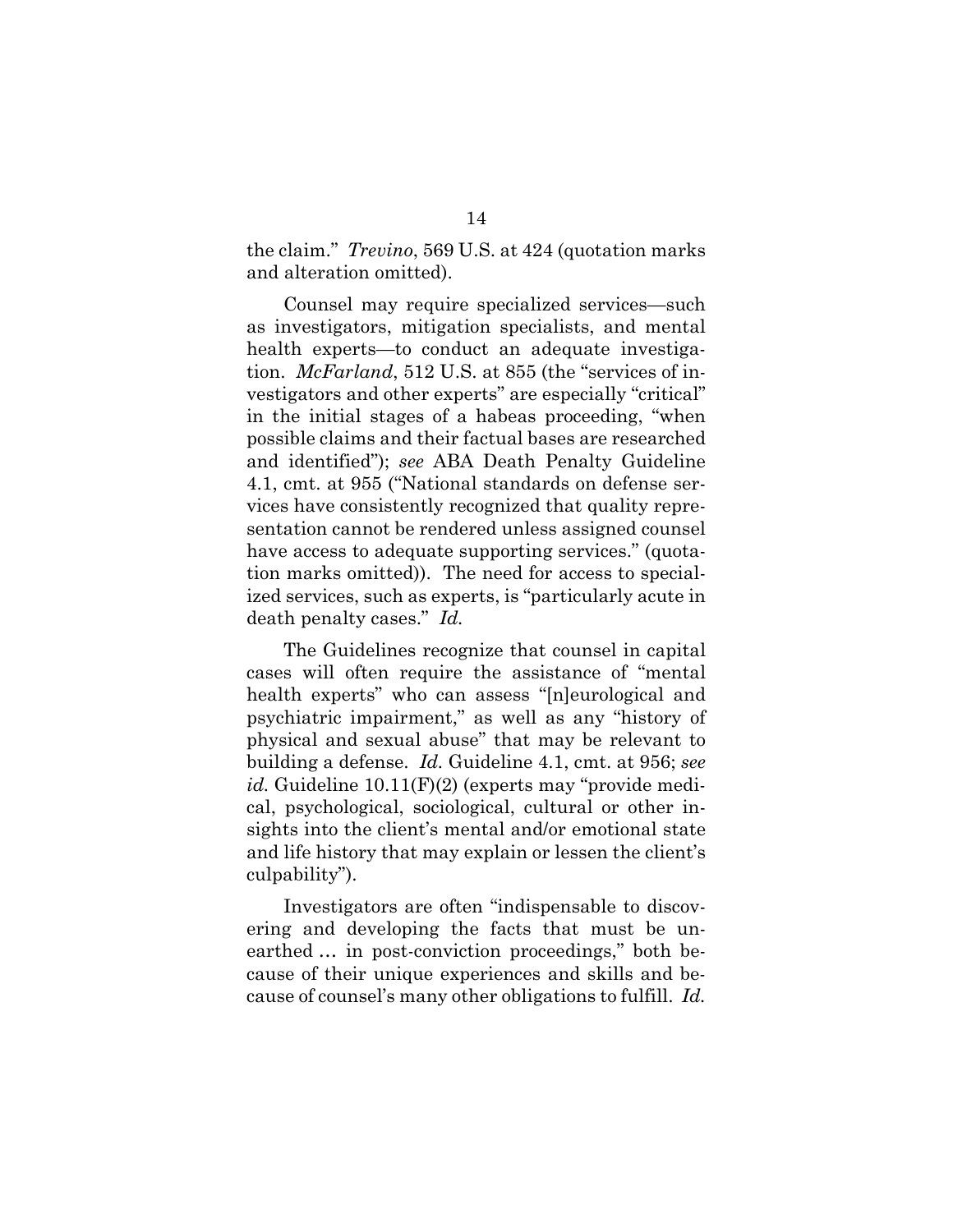Guideline 4.1, cmt. at 958. Mitigation specialists similarly "possess clinical and information-gathering skills and training that most lawyers simply do not have," and these specialists have the time and ability to gather and incorporate what may be critical information for the defense case. *Id.* at 959. "The circumstances of a particular case will often require specialized research and expert consultation as well," *id.* Guideline 10.7, cmt. at 1026, such as the medical imaging the petitioner sought here.

"In particular," because so many of those convicted of capital crimes suffer from mental impairments and experienced severely traumatic backgrounds, "mental health experts are essential to defending capital cases." *Id.* Guideline 4.1, cmt. at 956. "Evidence concerning the defendant's mental status is relevant to numerous issues that arise at various junctures during [capital] proceedings," and "the defendant's psychological and social history and his emotional and mental health are often of vital importance to the jury's decision at the punishment phase." *Id.*; *see, e.g.*, *Porter v. McCollum*, 558 U.S. 30, 40 (2009) (reversing denial of habeas relief where counsel "failed to uncover and present" evidence of the defendant's "mental health or mental impairment," among other things). Empirical research confirms that mental health evidence, if documented and presented well, frequently "is considered by jurors to be highly mitigating." John H. Blume et al., *Competent Capital Representation: The Necessity of Knowing and Heeding What Jurors Tell Us About Mitigation*, 36 Hofstra L. Rev. 1035, 1039 (2008). Access to specialized experts and evaluations is often essential for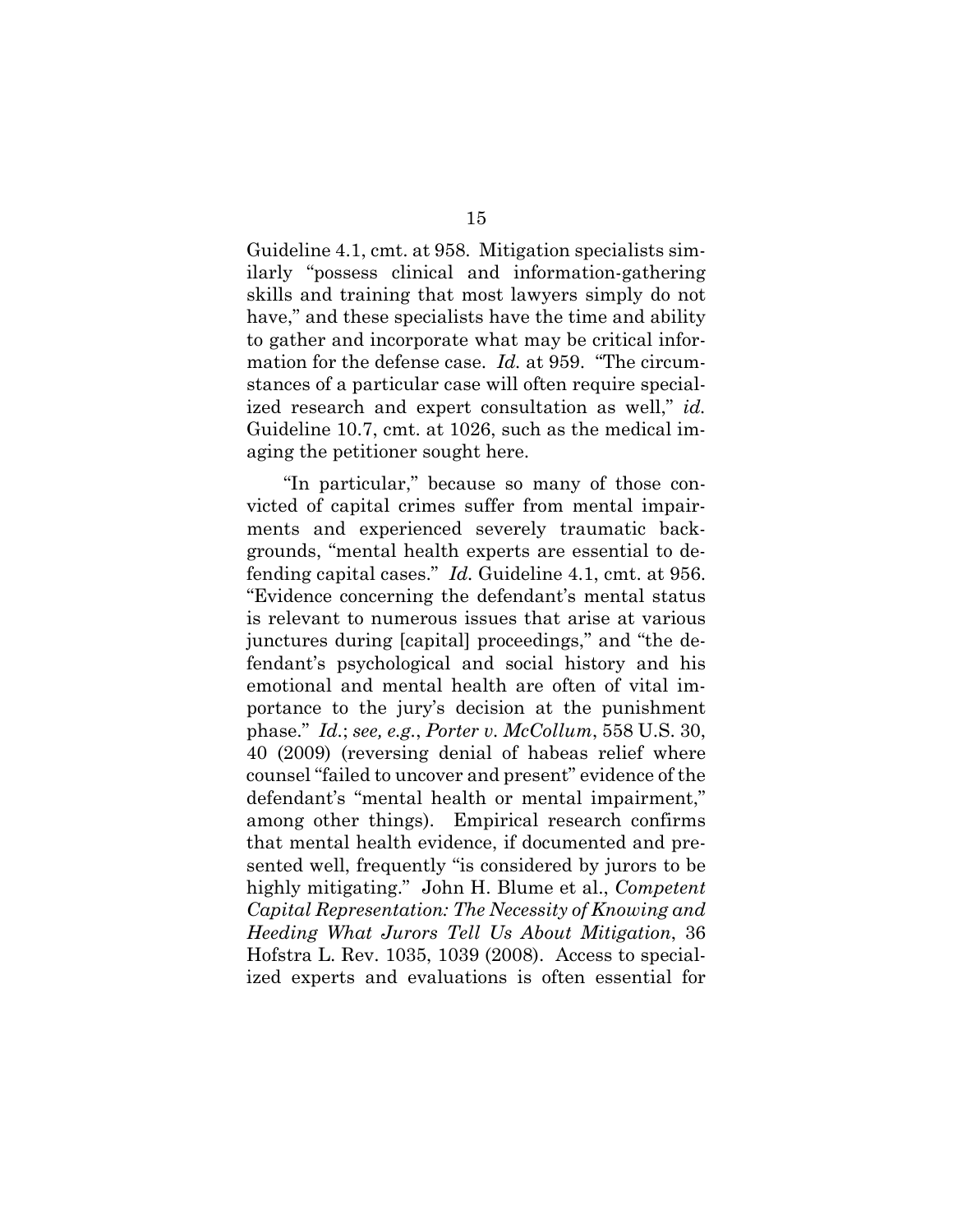counsel to effectively develop and present evidence of mental impairment. *See* ABA Death Penalty Guideline 4.1, cmt. at 956; *id.* Guideline 10.4, cmt. at 1004. Conversely, limiting access to investigative resources impedes counsel's ability "to conduct the necessary and thorough investigation of both guilt and penalty phase issues required at every stage of a capital case." Emily M. Olson-Gault, Testimony, *Birmingham, Alabama Hearing Before the Judicial Conference of the United States Committee to Review the Criminal Justice Act Program*, 3 (Feb. 18, 2016) (footnote omitted).

To the extent that specialized services are needed to conduct a proper investigation, counsel must have access to those services before determining the merits of particular claims. As this Court has recognized, federal habeas counsel's investigation may turn up evidence supporting a claim outside the trial and state habeas record. In *Trevino*, for example, trial counsel did not adequately investigate mitigation evidence and called only the client's aunt as a witness. 569 U.S. at 419. Federal habeas counsel investigated more thoroughly and discovered evidence trial counsel had missed, including medical evidence of their client's head injuries and mental impairments. *Id.* This extensive mitigation evidence that prior counsel had failed to look for could be identified only *through* the thorough investigation of habeas counsel—not before it.

The decisions of lower courts confirm that habeas counsel's investigation is critical to the development of potential claims. In *Gallegos v. Shinn*, No. 01-cv-01909, 2020 WL 7230698 (D. Ariz. Dec. 8, 2020), for instance, trial counsel presented only "[l]ay evidence"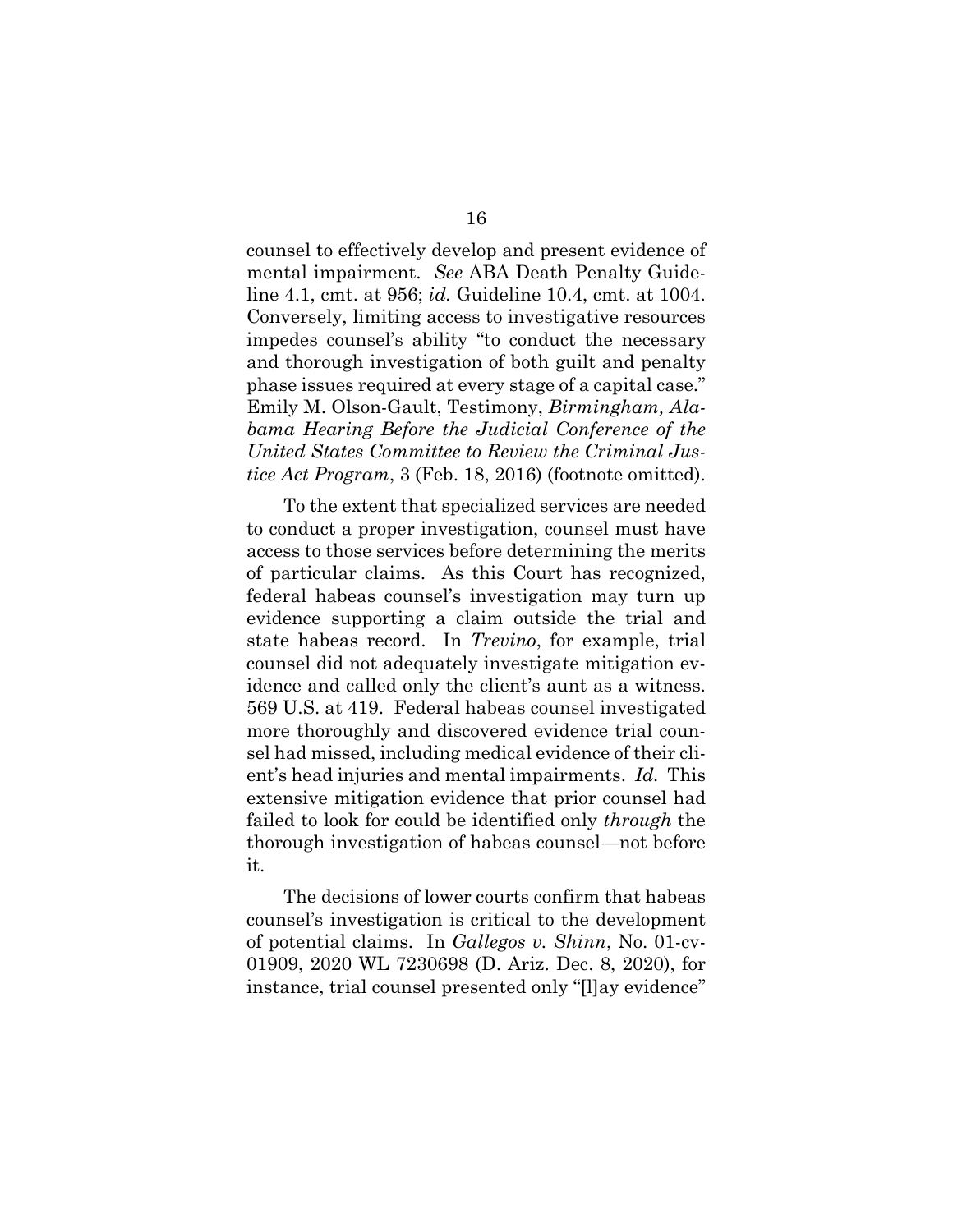of the defendant's "learning disability" and "history of substance abuse," and the defendant was sentenced to death. *Id.* at \*22. Federal habeas counsel investigated much more thoroughly and obtained testimony from not only lay witnesses but also experts in psychology and psychiatry. *See id.* at \*7-18. These experts offered "evidence about the brain-based nature" of the petitioner's disabilities that helped "to explain the ramifications of those experiences," and testing produced "evidence of organic brain damage" that trial counsel had overlooked. *Id.* at \*24-25 (quotation omitted). The federal habeas court found that trial counsel had rendered ineffective assistance by failing to investigate and develop this "particularly compelling mitigation evidence," which might have swayed a jury, and the court granted relief, vacating the death sentence. *Id.* at \*26-28.

Ineffective assistance claims illustrate why a court cannot prejudge the need for specialized services, but they are far from the only example of claims such services may uncover that are not immediately apparent from the record. Consider *Williams v. Taylor*, 529 U.S. 420 (2000). There, state habeas counsel unsuccessfully sought funding for an investigator to examine possible jury misconduct. *Id.* at 442. Federal habeas counsel, however, successfully retained an investigator, who discovered that a juror had been married to and raised four children with the prosecution's lead witness. *See id.* at 441, 443. This Court held that AEDPA did not bar the introduction of that evidence because the habeas petitioner had demonstrated diligence and thus not "failed to develop" the evidentiary record under 28 U.S.C. § 2254(e)(2). *Id.*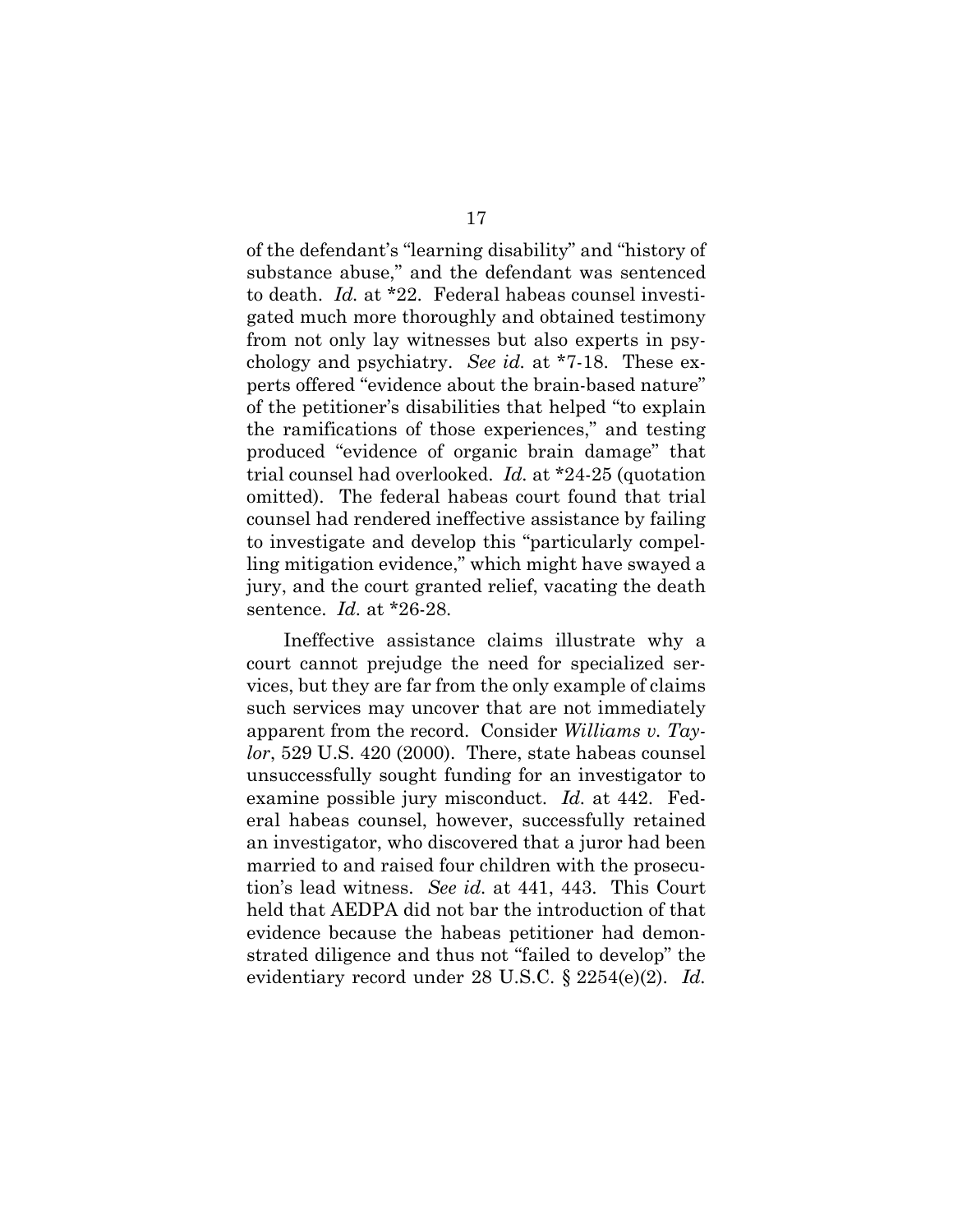at 444. Before federal habeas counsel retained the investigator, no court could have predicted whether this evidence would emerge, or whether it—unlike other evidence that emerged in federal habeas proceedings, *see id.* at 437-40—would be admissible.

The experiences of attorneys representing capital petitioners through the ABA Death Penalty Representation Project further underscore the importance of investigations to identifying and developing claims:

Joe Lee Guy: Mr. Guy was just four months away from his scheduled execution date when new attorneys took over his case. *See Guy v. Dretke*, No. CIV.A 5:00-CV-191-C, 2004 WL 1462196, at \*1 (N.D. Tex. June 29, 2004). With fresh eyes, they undertook a renewed investigation that turned up significant mitigation evidence that was not previously in the record: Mr. Guy (i) had an IQ of 77, (ii) suffered traumatic childhood abuse at the hands of his mother, (iii) was abandoned as a child by both parents, and (iv) had an alcoholic father who was murdered. *See* Howard Witt, *Death Row Inmate Wins Sympathy*, Chi. Trib., June 23, 2004. The investigation also revealed that Mr. Guy's prior counsel had befriended the victim's mother, coached her in her testimony against Mr. Guy, and became the sole beneficiary of her estate worth over \$500,000. *Guy*, 2004 WL 1462196, at \*1. Based on habeas counsel's new investigation, a federal court granted Mr. Guy's ineffective-assistance claim and remanded for a new penaltyphase trial. *Id.* at \*2. Mr. Guy's death sentence was vacated and he received a life sentence instead.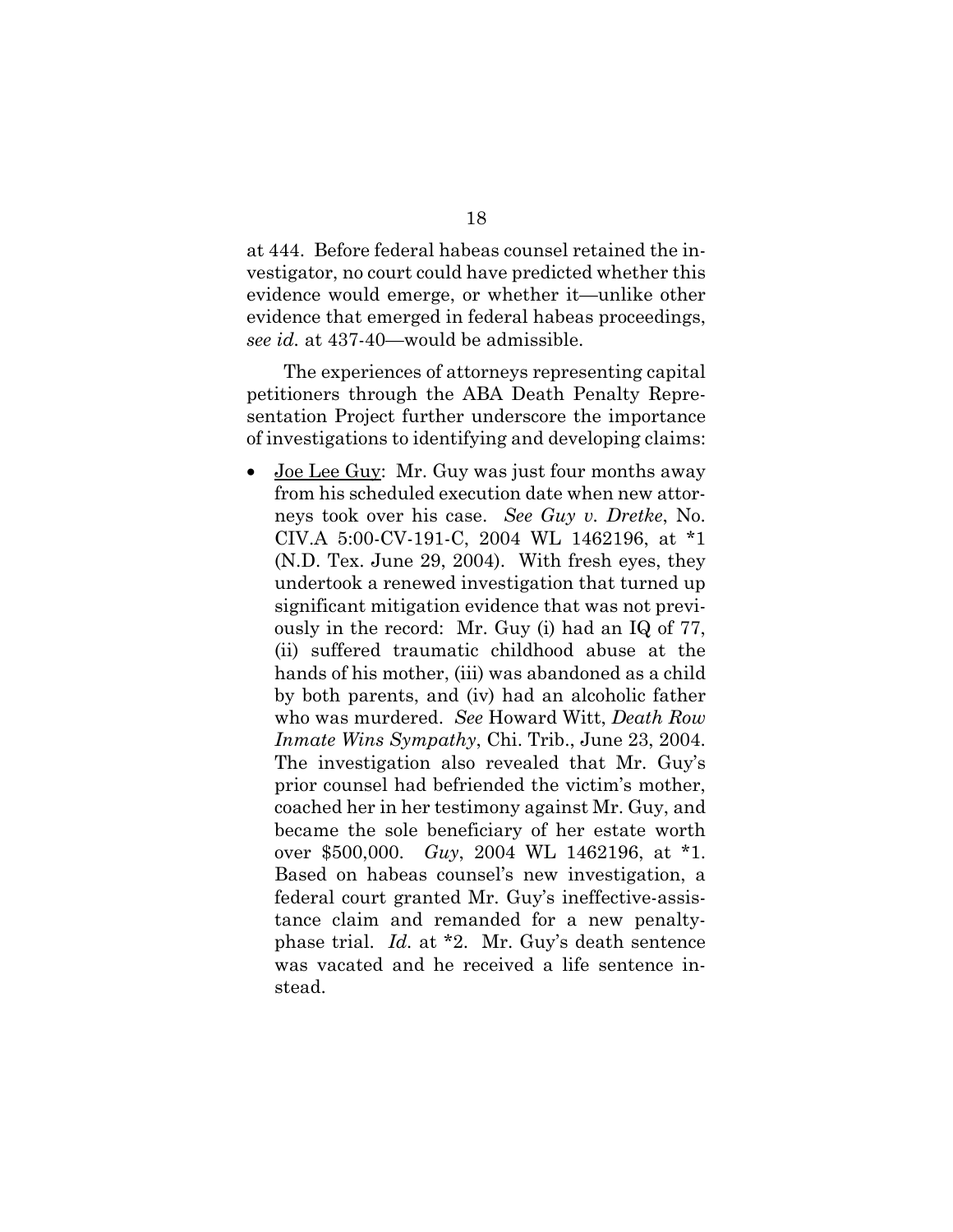• Quintez Wren Hodges: Mr. Hodges was awaiting his execution date when new attorneys intervened on his behalf. *See Hodges v.* Epps, No. 1:07-cv-66- MPM, 2010 WL 3655851, at \*38-39 (N.D. Miss. Sept. 13, 2010), *aff'd*, 648 F.3d 283 (5th Cir. 2011). They started investigating from scratch. That investigation turned up information that allowed them to make the following claims: (i) the prosecution knowingly presented false testimony during the sentencing phase of the trial, (ii) the jury was improperly instructed at sentencing, and (iii) Mr. Hodge's prior counsel suffered a mental breakdown and failed to conduct proper examination before the sentencing phase. *Id.* Based on that new information, a federal court vacated Mr. Hodge's death sentence.

In each of these cases, as in *Williams*, investigation allowed counsel to survey the landscape of the case and chart a strategic course for representation not merely to plot a route to a known destination. The existing record did not show what leads Mr. Guy's prior counsel should have pursued and what evidence they would have discovered, or what trial evidence against Mr. Hodges was false and presented by the prosecution with knowledge of its falsity. The paths to relief in these cases did not reveal themselves from the start; counsel found them in the investigation, and only after identifying the possibilities could counsel decide which paths to clear.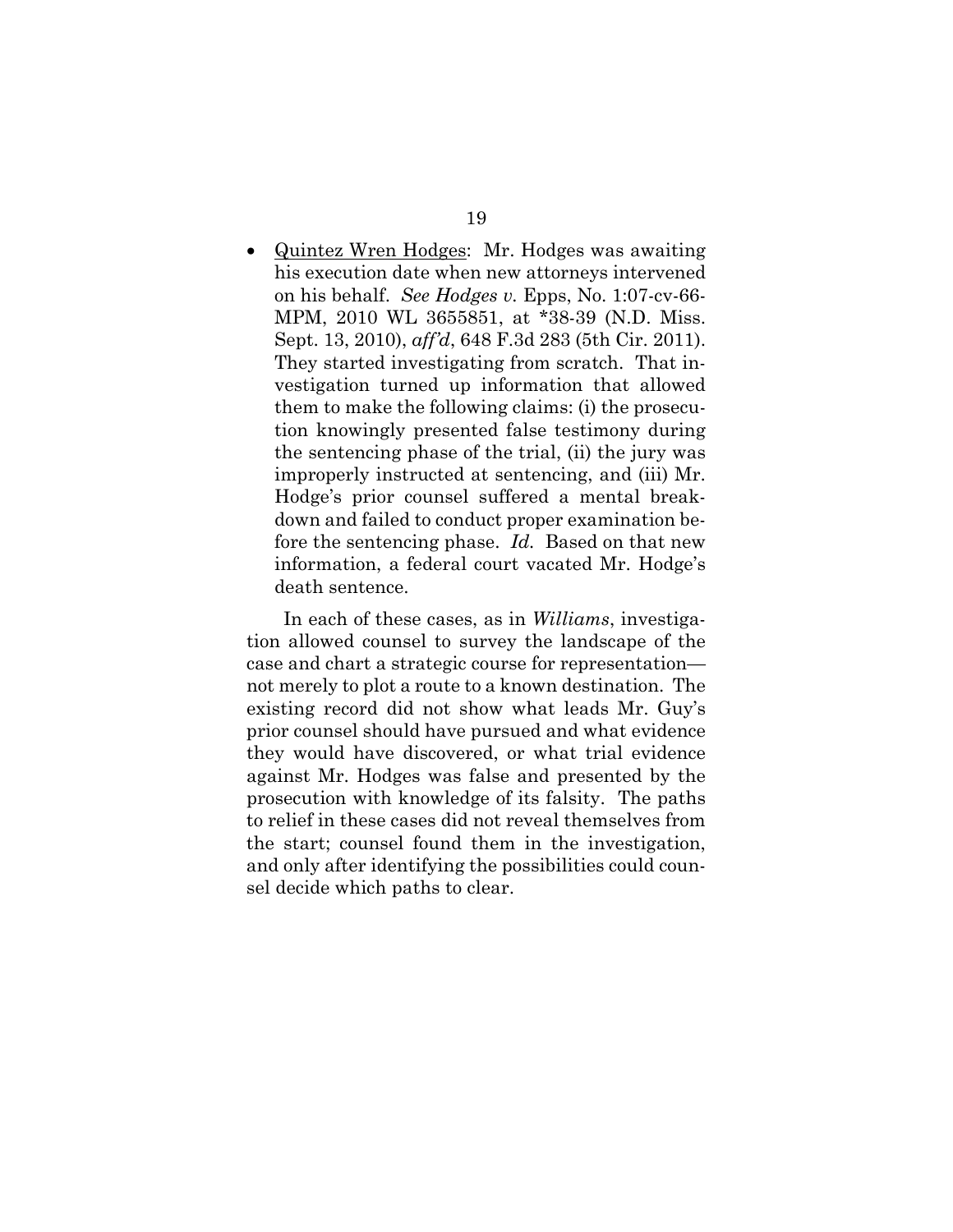### <span id="page-26-0"></span>*2. Investigation can also reveal the basis to overcome threshold obstacles to presenting merits claims for federal habeas relief.*

Investigation in accordance with prevailing professional norms is essential not only to developing the merits of a claim but also to overcoming the significant procedural hurdles that apply in federal habeas proceedings. Confronting these threshold challenges is a critical aspect of post-conviction counsel's duty to "seek to litigate all issues, whether or not previously presented, that are arguably meritorious." ABA Death Penalty Guideline 10.15.1(C); *see also* McConville, *supra*, at 580 (the "gravity of the penalty" demands "that capital postconviction counsel raise all nonfrivolous claims").

A claim's procedural viability often depends on highly fact-specific arguments about the evidence developed in an investigation. Accordingly, as this Court has recognized, access to specialized services may be as necessary for navigating these procedural challenges as for litigating a claim on the merits. *See Ayestas*, 138 S. Ct. at 1094 (noting that it "may be error for a district court to refuse funding" for these services, despite the district court's discretion in that inquiry, when "funding stands a credible chance of enabling a habeas petitioner to overcome the obstacle of procedural default").

When it comes to overcoming threshold procedural barriers, as with proving a claim, the critical facts necessary often are not apparent from the preinvestigation record. The investigation itself may reveal the path to clear potential obstacles to hearing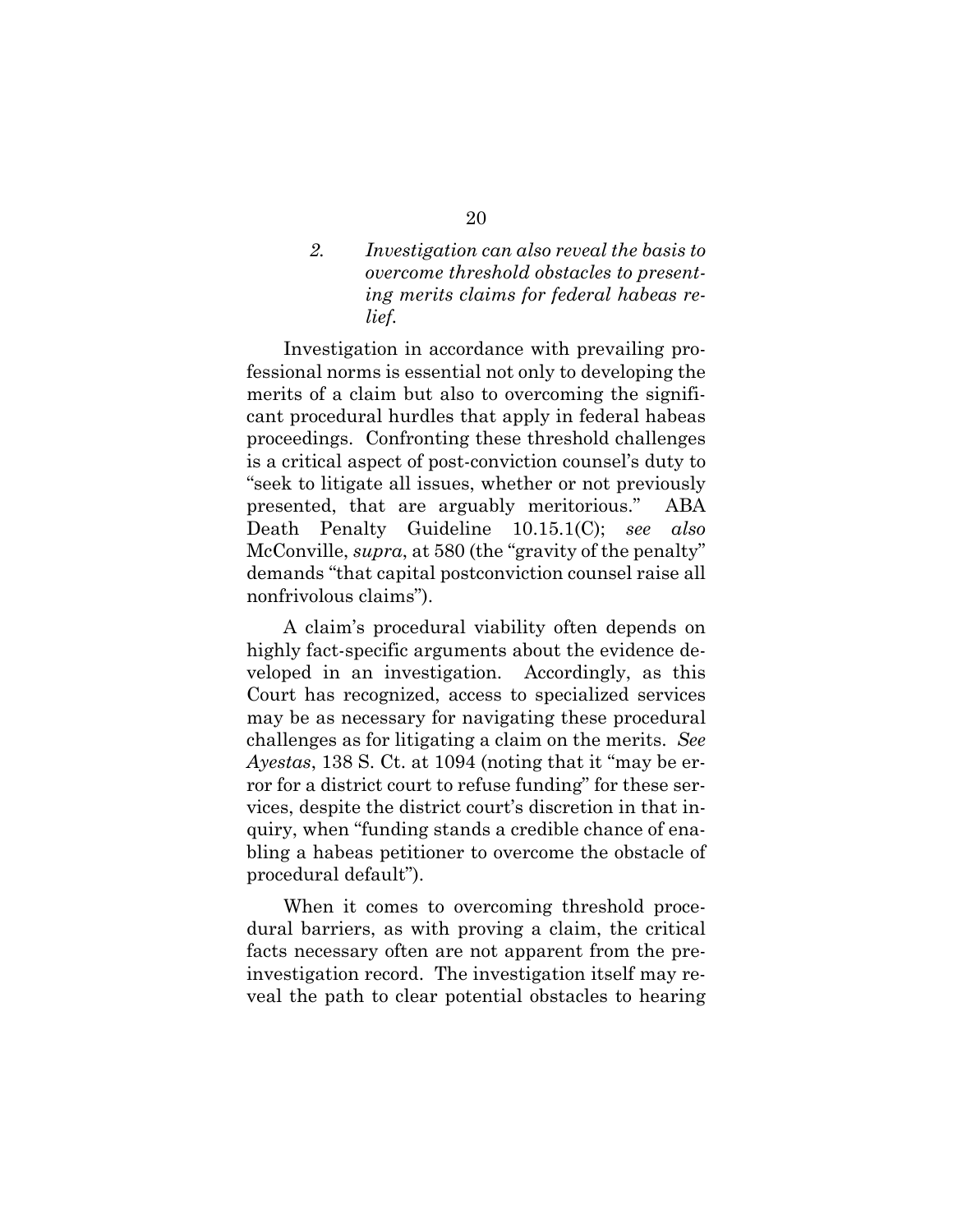the claim. Thus, to evaluate requests for investigative and expert services courts properly ask whether the services *may* lead to facts pertinent to obtaining relief in the habeas proceeding—not whether the specialized services *will* produce evidence that would allow the petitioner to prove a particular claim on the merits. *Cf. id.* ("To be clear, a funding applicant must not be expected to *prove* that he will be able to win relief if given the services he seeks.").

As this Court recognized in *Martinez* and *Trevino*, and reiterated in *Ayestas*, showing that both trial counsel and state habeas counsel rendered ineffective assistance can excuse a procedural default that would otherwise bar federal habeas review of a claim. In *Trevino*, the federal habeas petitioner sought to raise an ineffective-assistance-of-trial counsel claim based on the mitigation evidence trial counsel had failed to investigate, but because state habeas counsel had not raised any such claim, it appeared to be procedurally defaulted and ineligible for federal review. *See* 569 U.S. at 419-20. This Court, considering the evidence federal habeas counsel had unearthed, held that the petitioner was entitled to argue in federal court that state habeas counsel also had rendered ineffective assistance, and that making that showing would excuse state habeas counsel's procedural default on the ineffective-assistance-of-trial-counsel claim. *See id.* at 429.

The *Martinez*/*Trevino* example also illustrates why courts cannot condition access to specialized services on a before-the-fact showing of how any evidence counsel uncovers would be admissible under AEDPA. *Cullen v. Pinholster*, 563 U.S. 170 (2011), limits the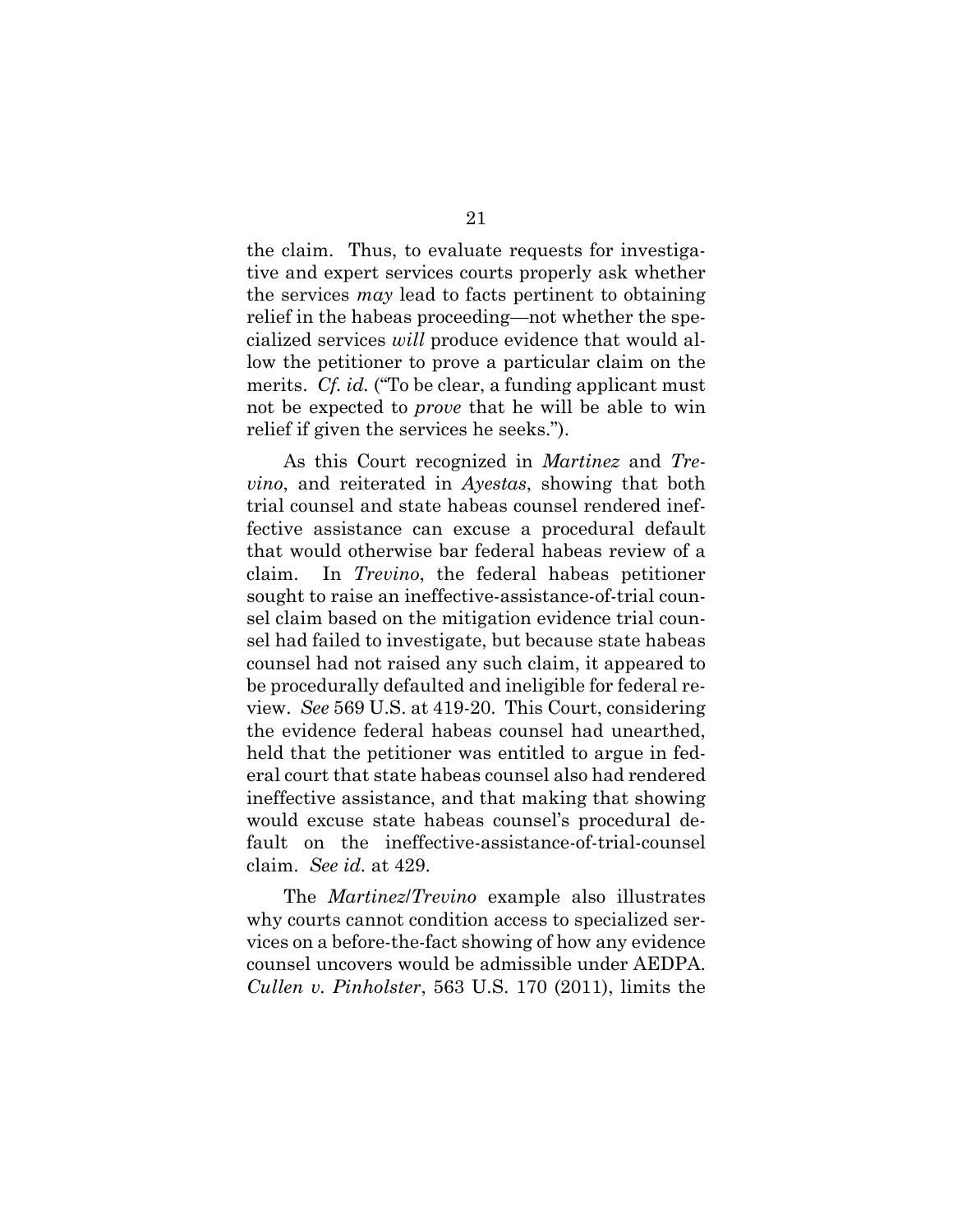evidence a federal habeas court may consider *only* when the state court "adjudicated the claim on the merits" and the federal court is reviewing its decision under 28 U.S.C. § 2254(d)(1). *Id.* at 181. But *Pinholster* does not bar the admission of new evidence when federal habeas courts review "claims that were not adjudicated on the merits in state court," *id.* at 186, such as ineffective-assistance claims that *Martinez* and *Trevino* allow a federal habeas court to consider in the first instance. Nor does *Pinholster* bar review of new evidence to support a previously raised claim when "facts adduced at a federal evidentiary hearing have so enhanced or changed the factual context of" a claim brought in state court "that it has essentially become a different claim, whose merits were not adjudicated by any state court ruling." Hertz & Liebman, 2 *Federal Habeas Corpus Practice and Procedure* § 32.3 (2021) (citing *Pinholster*, 563 U.S. at 185-86 & n.10). Simply put, an investigation may result in a viable claim outside the scope of Section 2254(d)(1) and the limitations on the consideration of new evidence described in *Pinholster*.[6](#page-28-0)

Lower court cases illustrate the importance of investigations to establishing a viable procedural avenue for a claim. In *Gonzalez v. Wong*, 667 F.3d 965

l

<span id="page-28-0"></span><sup>6</sup> The United States correctly recognizes that habeas petitioners may conduct discovery in support of their claims, but errs in suggesting that a court may predetermine a claim's procedural viability simply by applying *Pinholster*. U.S. Br. 28-29. Not all investigative roads lead to claims asserted under Section  $2254(d)(1)$ , and thus a petitioner may establish good cause for an investigation even if its inherent purpose is to identify new evidence.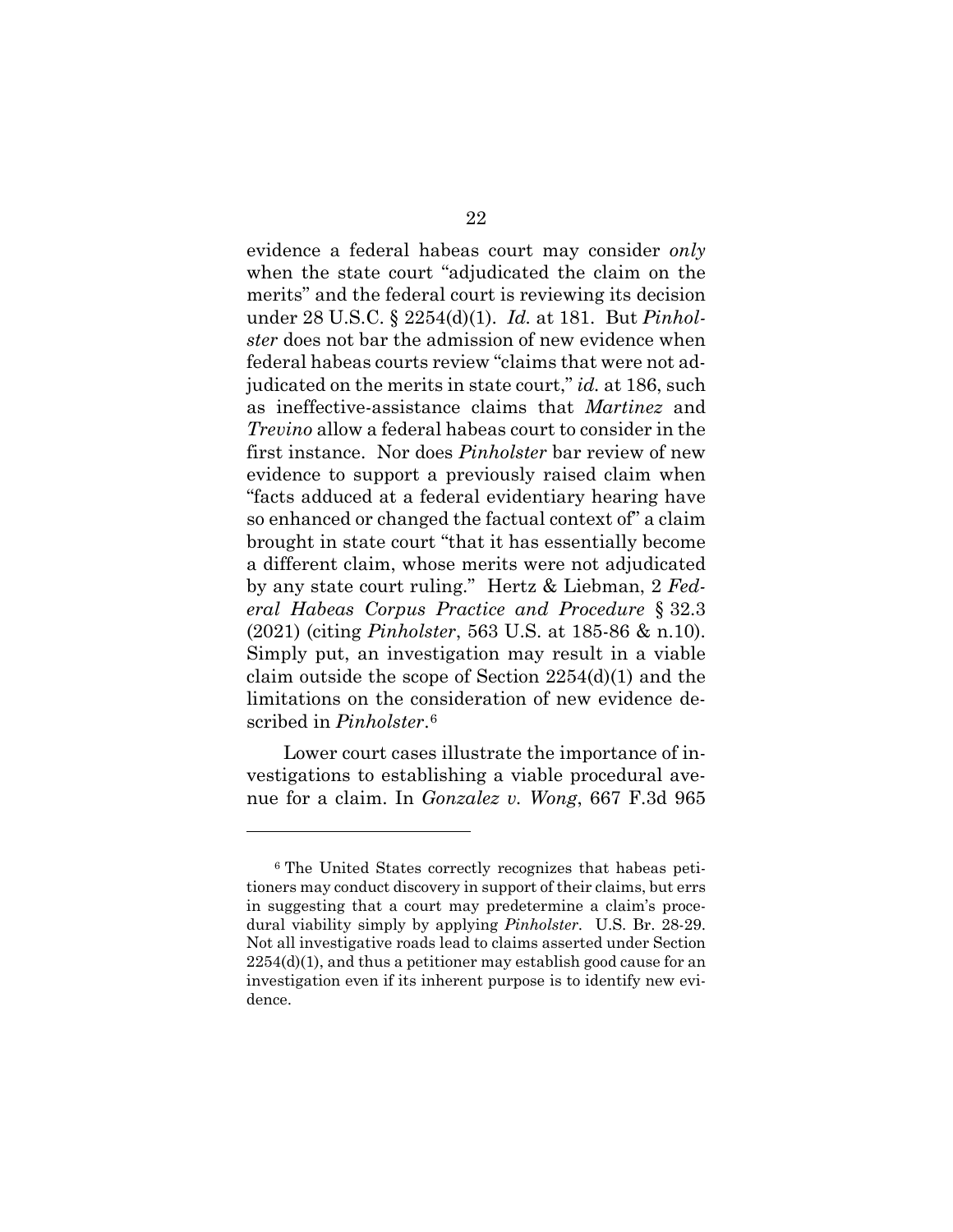(9th Cir. 2011), for example, federal habeas counsel obtained records about a key witness's mental state and credibility that the prosecution had unlawfully withheld. *Id.* at 972. The defendant in state habeas proceedings had raised a *Brady* claim based on the prosecution's failure to turn over different evidence about the same witness, and the state courts had adjudicated that claim on the merits. *Id.* at 977-78. On federal habeas review, the Ninth Circuit reasoned that the new evidence did not so radically transform the original *Brady* claim as to make it a new claim, and that *Pinholster* thus prohibited the federal courts from considering the new evidence. *Id.* at 979. But the court, noting the petitioner's lack of fault and the strength of the evidence, found it inappropriate to dismiss the claim, and instead remanded it to the district court with instructions to stay the proceedings and allow the petitioner to present the claim in state court. *Id.* at 979-80. This "stay and abey process" allowed the state court to consider the claim first, in keeping with the purposes of AEDPA, and safeguarded the petitioner's "interest in obtaining federal review of his claim," thereby serving the ends of the federal habeas process. *Id.* at 980 (quotation omitted).

The experience of ABA-recruited counsel similarly confirms that a claim's procedural viability cannot be prejudged before an adequate investigation. In the case of DeMontrell Miller, for example, a team of pro bono attorneys commenced an investigation six years after Mr. Miller was sentenced to death. *See Miller v. Director*, No. 6:15-cv-535, 2018 WL 1148105 (E.D. Tex. Jan. 26), *R. & R. adopted*, 2018 WL 1144753 (E.D. Tex. Mar. 1, 2018). Counsel's thorough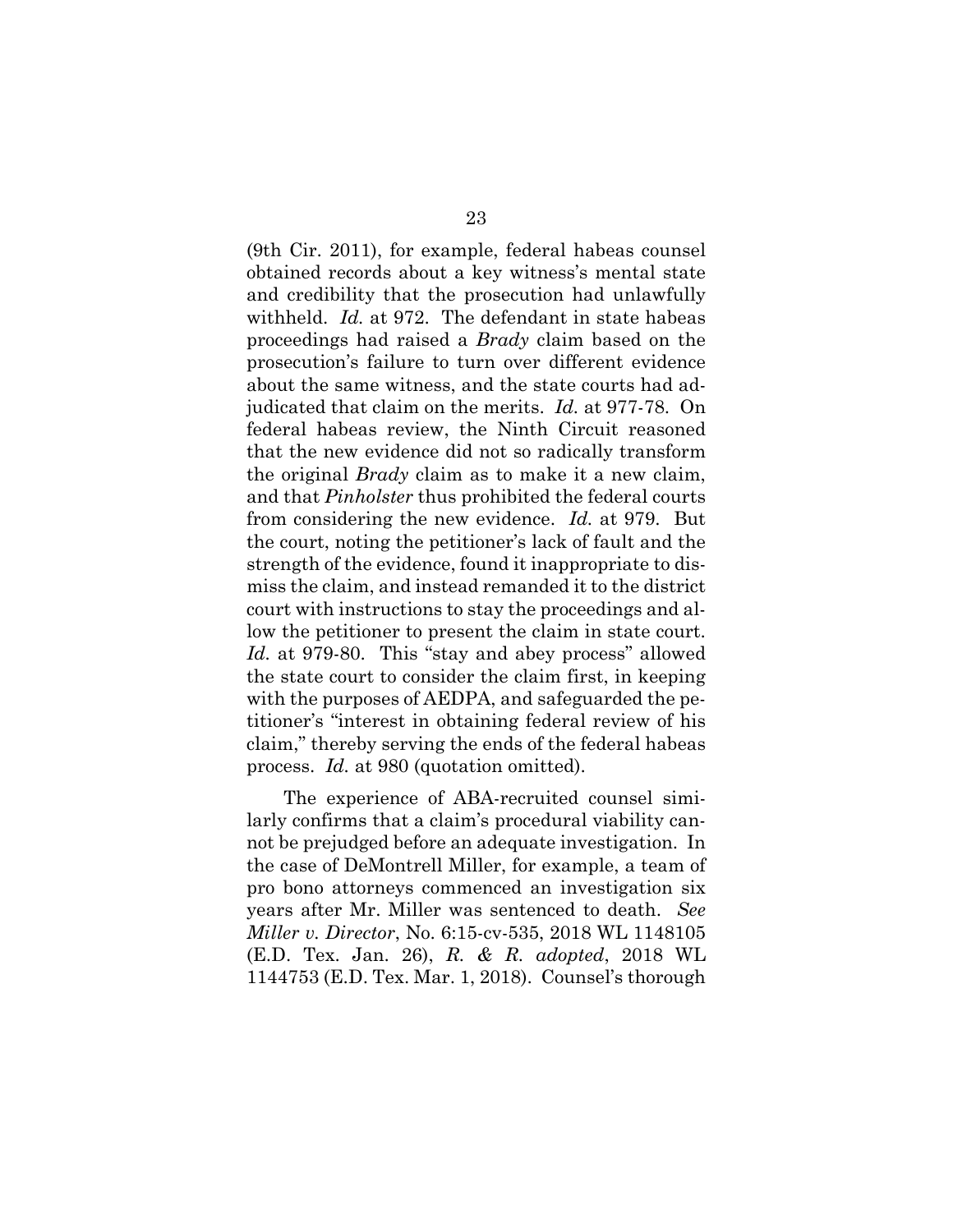investigation uncovered "critically important new evidence" that prior counsel overlooked, including new evidence from the State's own medical examiner that scientifically undermined the State's theory of the case. *Id.* at \*1-2. The resulting claim had not been exhausted in state court and thus counsel amended the petition and moved to stay and abate the federal proceedings. The habeas court granted the request, allowing Mr. Miller to present the newly discovered evidence to the state courts, and thereafter pursue federal review if necessary. *Id.* at \*4. Mr. Miller's habeas counsel could not have predicted, before their investigation, that they would discover evidence of a new claim, and that the circumstances of the case would provide good cause for staying the federal proceedings to permit the claim's exhaustion in state court.

The ability of a habeas petitioner to advance claims based on new evidence is already severely constrained, and frequently dependent on the petitioner's ability to establish as a matter of fact an excuse for the procedural default of such claims. An investigation is critical to *making* that showing in the first place. A standard that would foreclose the very investigation necessary to establishing a claim's merit and viability because no sufficient showing of merit and viability has been made would be illogical and unjust.

<span id="page-30-0"></span>**B. Giving counsel access to reasonably necessary services aids courts' exercise of habeas jurisdiction over fully developed claims.** 

Congress has extended resources to counsel for indigent capital litigants, and contemplated that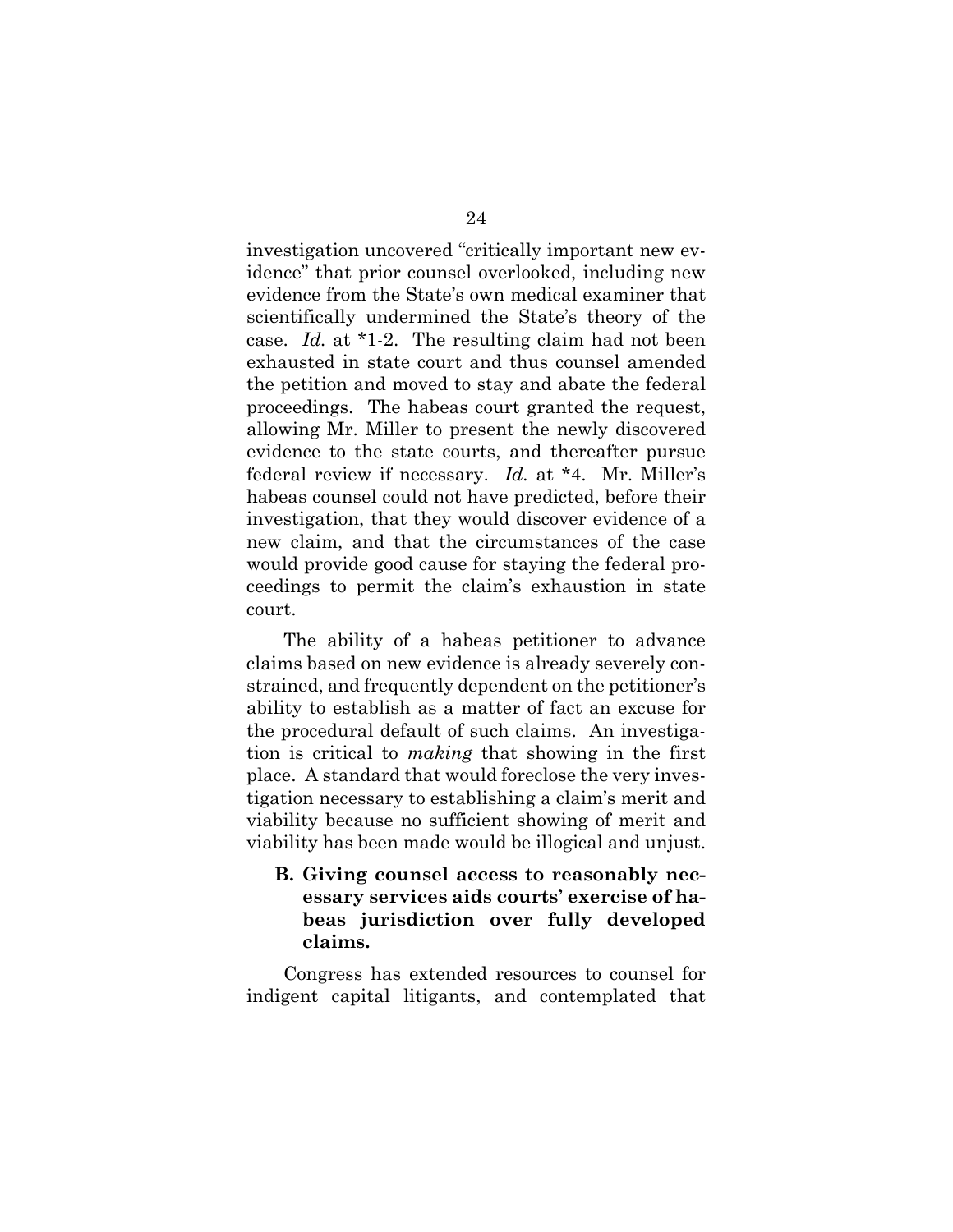counsel would have access to those resources before their clients' claims were determined on the merits. In 18 U.S.C. § 3599, Congress authorized federal courts to provide counsel for indigent defendants in capital cases with funding for "investigative, expert, or other services [that] are reasonably necessary for the representation of the defendant." 18 U.S.C. § 3599(f). The statute affords federal habeas petitioners "enhanced rights of representation, in light of what it calls 'the seriousness of the possible penalty and … the unique and complex nature of the litigation.'" *Martel v. Clair*, 565 U.S. 648, 659 (2012) (quoting 18 U.S.C. § 3599(d)). In enacting § 3599, Congress recognized that the factual development of claims is necessary to ensure that federal habeas petitioners in capital cases have meaningful access to counsel, which in turn helps secure the proper functioning of the habeas proceeding. *See id.* (Section 3599 "'reflect[s] a determination that quality legal representation is necessary' in all capital proceedings to foster 'fundamental fairness in the imposition of the death penalty.'" (quoting *McFarland*, 512 U.S. at 855, 859)).

This Court unanimously recognized this understanding of § 3599 in *Ayestas v. Davis*, 138 S. Ct. 1080 (2018). *Ayestas* addressed Fifth Circuit precedent holding "that individuals seeking funding for [specialized] services must show that they have a 'substantial need' for the services." *Id.* at 1092. The Court rejected that test as improperly requiring a heightened showing of need inconsistent with the text of § 3599, which requires counsel to show only that the services are "reasonably necessary" for representing the de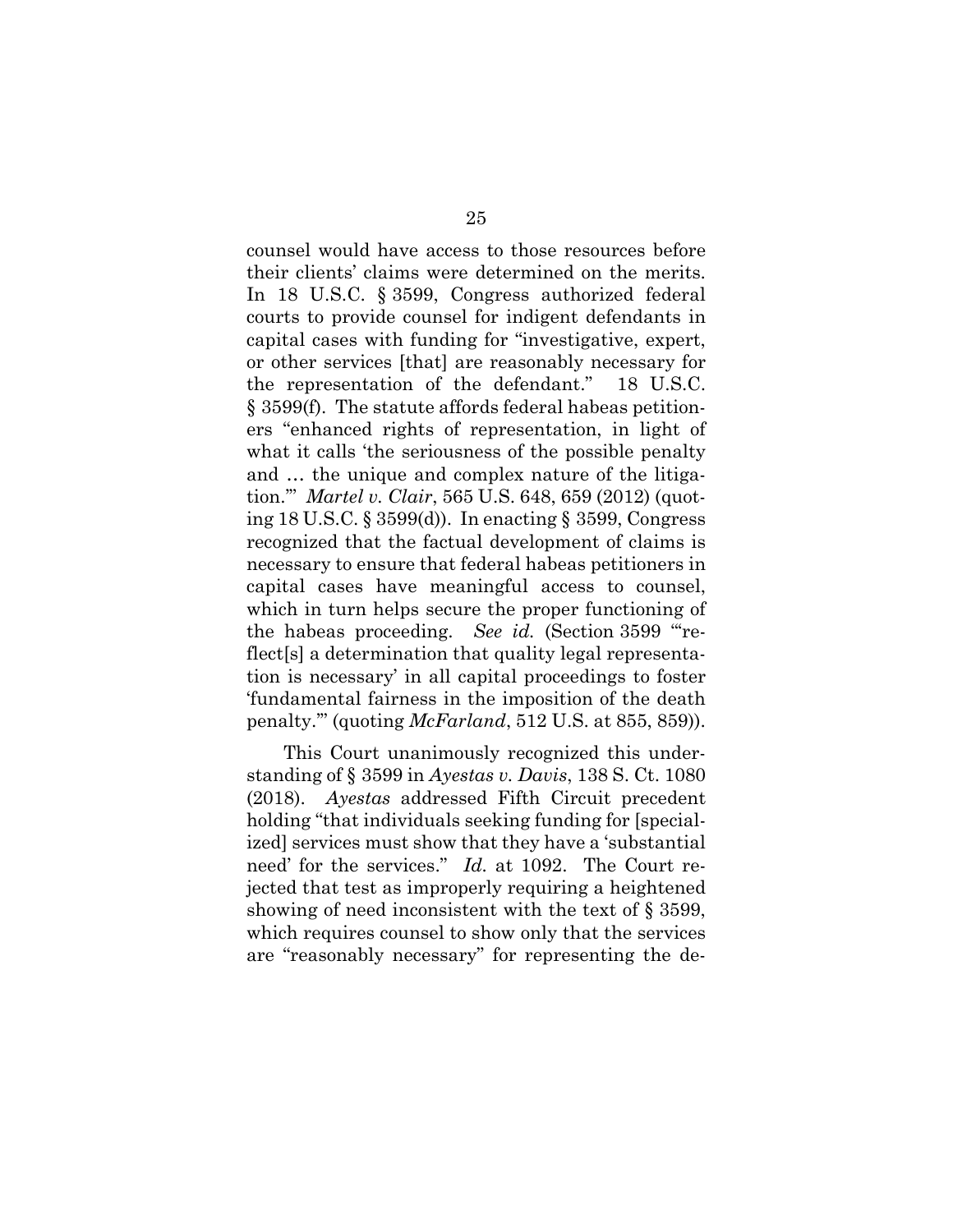fendant. *Id.* at 1093-94. Section 3599 guarantees indigent defendants the right to "investigative, expert, or other reasonably necessary services *at any time* either … before judgment," or "after the entry of a judgment imposing a sentence of death but before the execution of that judgment."  $18$  U.S.C. §  $3599(a)(1)$  (emphasis added). Properly understood, the statutory text authorizes district courts to provide funding for specialized services when "a reasonable attorney would regard the services as sufficiently important" to representation. *Ayestas*, 138 S. Ct. at 1093. The Court further recognized that counsel must have latitude to investigate claims before proving them: a petitioner may have to show "the likely utility of the services requested," but "a funding applicant must not be expected to *prove* that he will be able to win relief if given the services he seek." *Id.* at 1094.

The Court should not disturb its recognition in *Ayestas* that investigations must come before a decision on the merits in a habeas proceeding. Courts sitting in federal habeas jurisdiction exercise review over the habeas claims that are presented to them. An independent and adequate investigation by counsel—and the resources necessary to that investigation—naturally must precede the court's determination as to whether the habeas petitioner's claims have substantive and procedural merit. *See Trevino*, 569 U.S. at 421 (recognizing "the historic importance of federal habeas corpus proceedings as a method for preventing individuals from being held in custody in violation of federal law"). The evidence ultimately uncovered in a proper investigation enables the federal habeas court to review fully developed claims, not